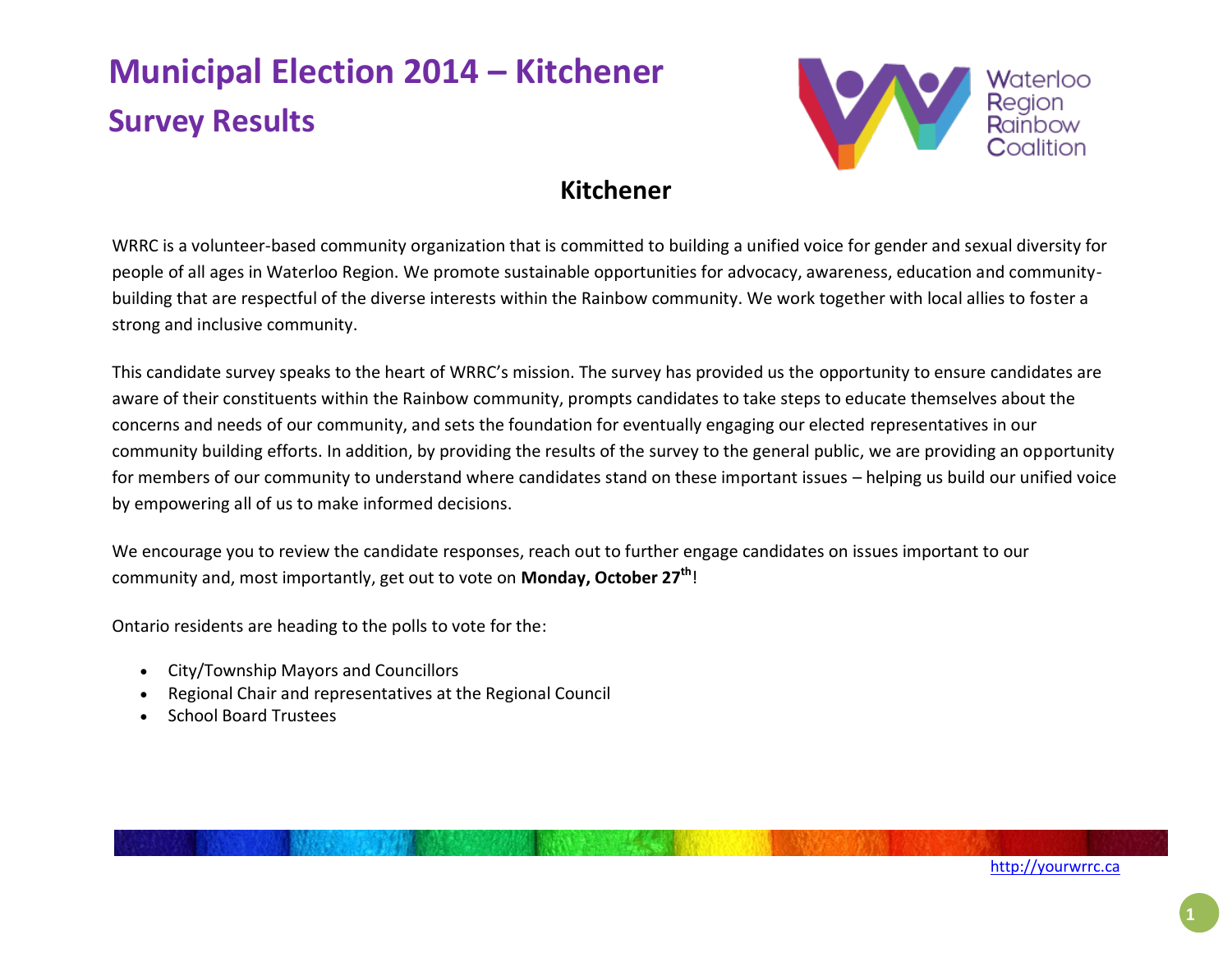

 This is your chance to exercise your right to have a say in how you think your municipality should be governed. You have the option to choose the candidate that you think best represents your interests, or to decline your ballot at the polls. Voting sends a powerful message to politicians about what is important to residents within the municipalities.

There are over 200 candidates running in the 2014 municipal election, but which of those candidates are most informed about the Rainbow community? Which candidates are best prepared to take action on issues which are of concern to the Rainbow community? We at Waterloo Region's Rainbow Coalition wanted to better understand what kind of involvement the candidates have with the Rainbow community, so we sent out an email survey asking 3 questions and gave them a 2 week timeframe to answer the questions. We also confirmed each response directly with the candidate to ensure accuracy. Each candidate from the Kitchener, Waterloo, Cambridge and surrounding Townships were asked the same questions:

1. Do you have any experience or previous involvement with LGBTQ community, or any other community that has been marginalized?

2. If elected, how might you promote inclusion and belonging for the LGBTQ community?

3. If elected, how might you address issues of concern to the LGBTQ community, such as the following: *Hate crimes and bullying - LGBTQ youth homelessness - Workplace and employment barriers - Barriers to adoption and assisted reproduction - Access to long-term care and retirement housing - Access to healthcare and social services overall*

We are pleased to report that almost half of all the candidates took the time to respond to our survey. Their responses are included here for you to read and consider when casting your vote on **Monday, October 27, 2014**.

To learn more about how to vote in the municipal election, visit the following pages:

**Kitchener** - [http://app.kitchener.ca/election/es\\_onvoterlist.aspx](http://l.facebook.com/l.php?u=http%3A%2F%2Fapp.kitchener.ca%2Felection%2Fes_onvoterlist.aspx&h=aAQE8oZhV&s=1)

**Cambridge** - <http://www.cambridge.ca/article.php?sid=269>

**Waterloo** - [http://www.waterloo.ca/elections](http://l.facebook.com/l.php?u=http%3A%2F%2Fwww.waterloo.ca%2Felections&h=zAQELzEL4&s=1)

**Wellesley** - [http://www.wellesley.ca/misc/elections/?q=misc%2Felections](http://l.facebook.com/l.php?u=http%3A%2F%2Fwww.wellesley.ca%2Fmisc%2Felections%2F%3Fq%3Dmisc%252Felections&h=6AQEsmakt&s=1)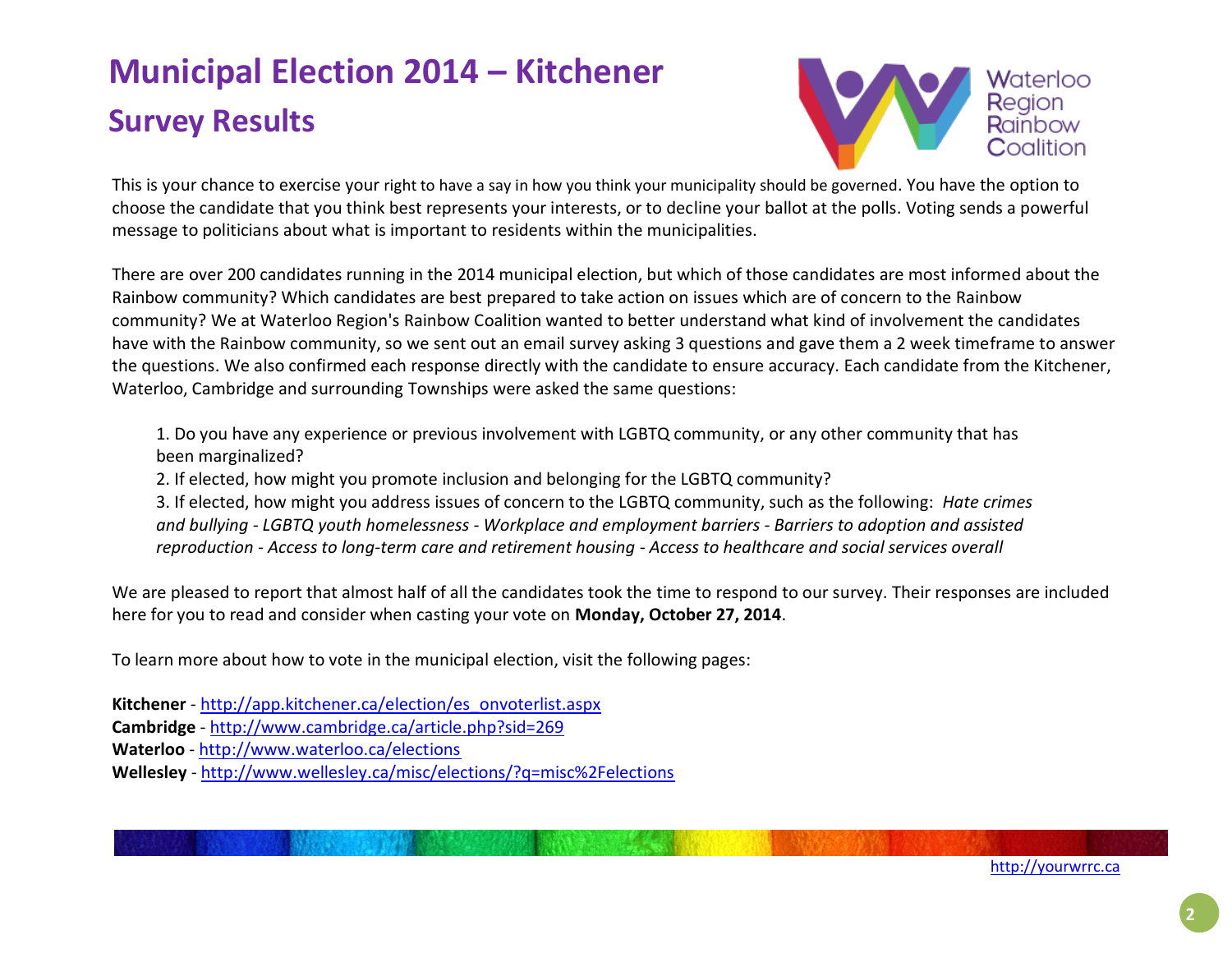

 **Woolwich** - <http://www.woolwich.ca/en/council/Municipal-Election.asp> **Wilmot** - <http://www.wilmot.ca/departments-clerks-details.php?Election-10> **North Dumfries** [http://www.northdumfries.ca/en/newslist/index.aspx?corpId=oFIdMqfyp7dgBaqqB0H38geQuAleQuAl&newsId=AVJ2G0m8Wxudf5l](http://www.northdumfries.ca/en/newslist/index.aspx?corpId=oFIdMqfyp7dgBaqqB0H38geQuAleQuAl&newsId=AVJ2G0m8Wxudf5lA5HbbeVxGSweQuAleQuAl) [A5HbbeVxGSweQuAleQuAl](http://www.northdumfries.ca/en/newslist/index.aspx?corpId=oFIdMqfyp7dgBaqqB0H38geQuAleQuAl&newsId=AVJ2G0m8Wxudf5lA5HbbeVxGSweQuAleQuAl)

For more information about the election survey or how to get involved with the Waterloo Region Rainbow Coalition, please contact us at [yourwrrc@gmail.com.](mailto:yourwrrc@gmail.com)

Sincerest regards,

Jeremy Steffler, Chair, Waterloo Region Rainbow Coalition

Tanya Smith, Coordinator, WRRC Municipal Election Survey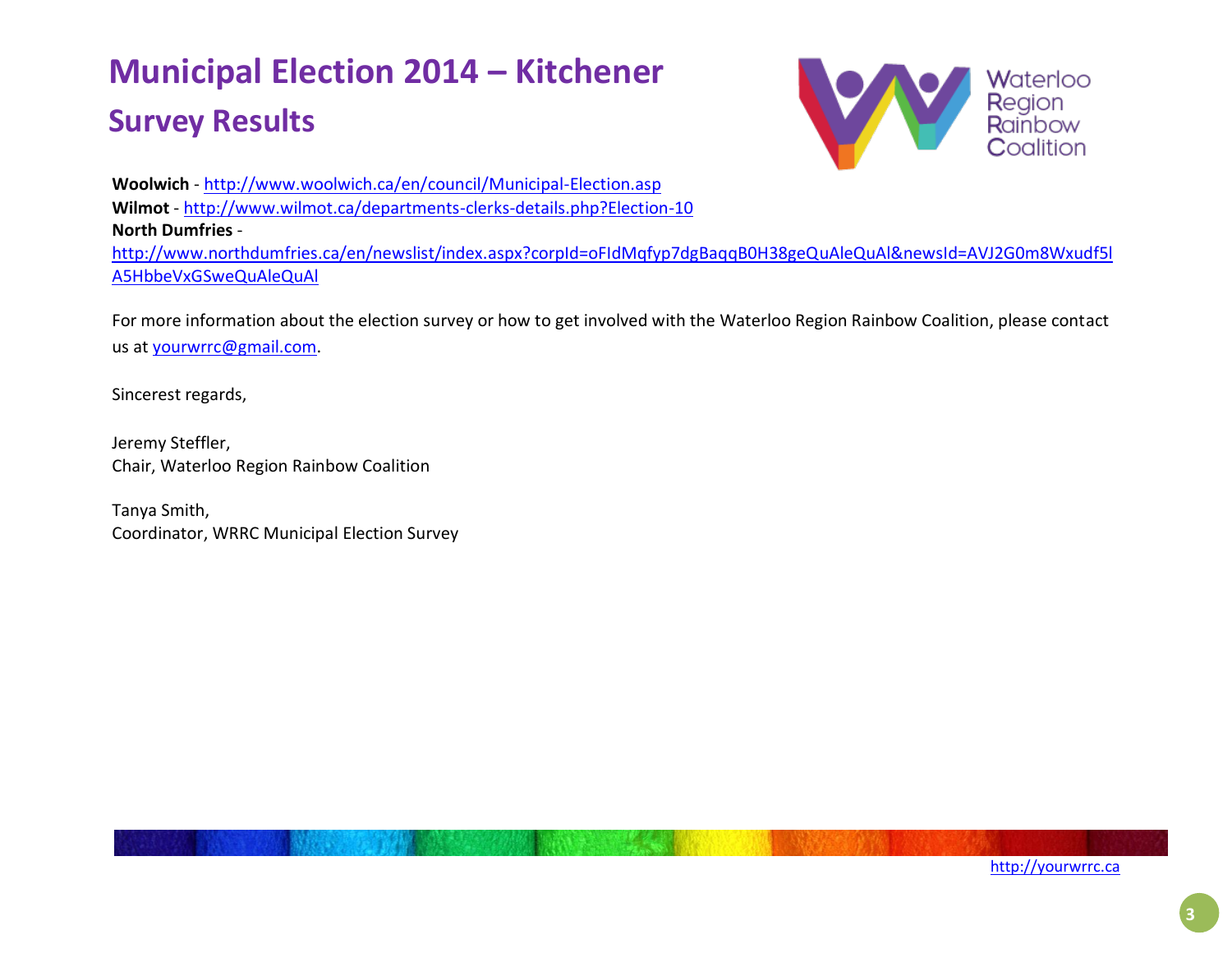

### **REGIONAL CHAIR – WATERLOO REGIONAL COUNCIL**

#### **Ken Seiling** ken@kenseiling.com [www.kenseiling.com](http://www.kenseiling.com/) 1. For many years I have attended events in the LGBTQ community, whether it be Pride festival openings, the centre opening and events, or events at the club in Cambridge. This year I authorized the flying of the rainbow flag at Regional Headquarters during the Pride week events. We also hosted a diversity workshop in the Regional Council chambers. Each year I also wear pink on the Day of Pink to show my support for the community. 2. The Region has an active program of promoting inclusion in all of its work and workplaces and supports the work of other groups advancing an inclusive Region. 3. Many of the areas addressed in your question are the work of other levels of government. However, our Regional Crime Prevention Council works in many areas, one of which is anti-bullying which incorporates the community. We work to ensure no barriers in employment based on gender. We have policies in place to recognize diversity and actively work to implement them. There are a number of initiatives under way with regard to homelessness, a complex issue at best, but one which affect many, especially younger people with LGBTQ issues. **Paul Myles** PaulAlexanderMyles@gmail.com [http://paulamyles4waterlooregion](http://paulamyles4waterlooregionalchair.weebly.com/) [alchair.weebly.com/](http://paulamyles4waterlooregionalchair.weebly.com/) 1. I used to work at Club Renaissance a LGBTQ Bar in downtown Kitchener. 2. By ensuring that funding and community supports are in place from the Region. 3. By ensuring that the WRPS understands that hate crimes are a serious matter and need to handled properly. Creating an effective solution to youth homelessness in our Region. Putting in place appropriate policies that reflect that discrimination of any sort is uncalled for and will be prosecuted to the fullest extent of the law. **MAYOR Slavko Miladinovic** [slavko.miladinovc@gmail.com](mailto:slavko.miladinovc@gmail.com) [http://www.facebook.com/Slavko](http://www.facebook.com/SlavkoMiladinovic) [Miladinovic](http://www.facebook.com/SlavkoMiladinovic) 1. No. Other than Canada taking the side of the 1990s axis in Yugoslavia, and I, as a Serb, being its victim. 2. I would have a meeting with WRRC to inform me of all the problems the LGBTQ community has faced and is currently experiencing.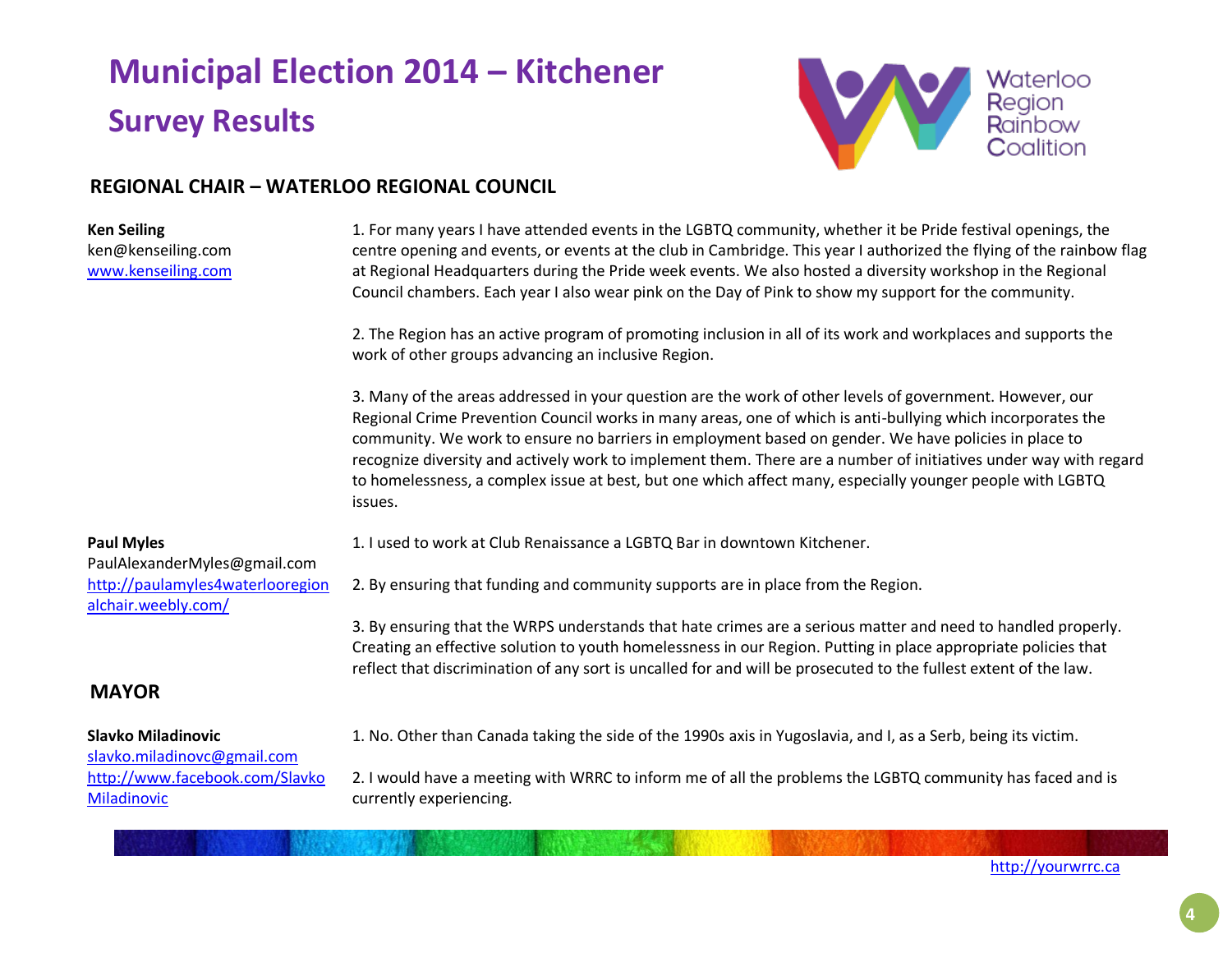

3. Offer LGBTQ community to participate in the Mayor's community awareness Public Announcement videos. I didn't know access to healthcare and social services were denied to LGBTQ community. The public should know.

1. Yes. I have friends in the community.

2. The first way I would promote inclusion and belonging for the LGBTQ community is public appearances at all events. Plus, I believe the City through its resources should actively promote such events and encourage all elected officials to appear as sign of complete acceptance and inclusion of the community. The second way is through funding programs dedicated to ending stereotypes and barriers to the acceptance of the community. This funding should be looked at not only the City level but also the Regional level. As Mayor, I would look into whether funding can be obtained by private business partnerships interesting in promoting their product and the welfare of the community. Part of the role of the incoming Mayor has to be prioritizing funding, and I feel that breaking down the barriers the LGBTQ community faces are high priority.

3. As an elected official, I see it as a duty to stand up and bring the issue to light to show that the community is against the behaviours and actions and they cannot be tolerated. With respect to municipal aspects, I would support the regional and city initiatives into access that fall within each of their powers. For example, criminal actions are the realm of the WRPS, but calls to them from the Mayor for progress updates can push them to respond better to the issue - or re-think their priority on the matter. For issues at the Regional level, as a voice on Council I would vote towards initiatives designed to promote access and equality.

#### **Dan Glenn-Graham**

**James Rhodes**

james@rhodesformayor.ca [http://rhodesformayor.ca](http://rhodesformayor.ca/)

dan@electdanmayor.com [www.electdanmayor.com](http://www.electdanmayor.com/)

1. Yes, I have attended every Spectrum or LGBTQ or Aids related event on my calendar. I have often brought greetings from the City of Kitchener and am proud to be supported by Deardra Leslie of Spectrum.

2. Training for city hall staff around opportunities for inclusion at work or how to be respectful to transgender individuals during voting, and also to encourage opportunities for celebration of the LGBTQ community throughout the city.

3. The key is to stay committed as a partner to walk alongside the LGBTQ community to work with them and all

**5**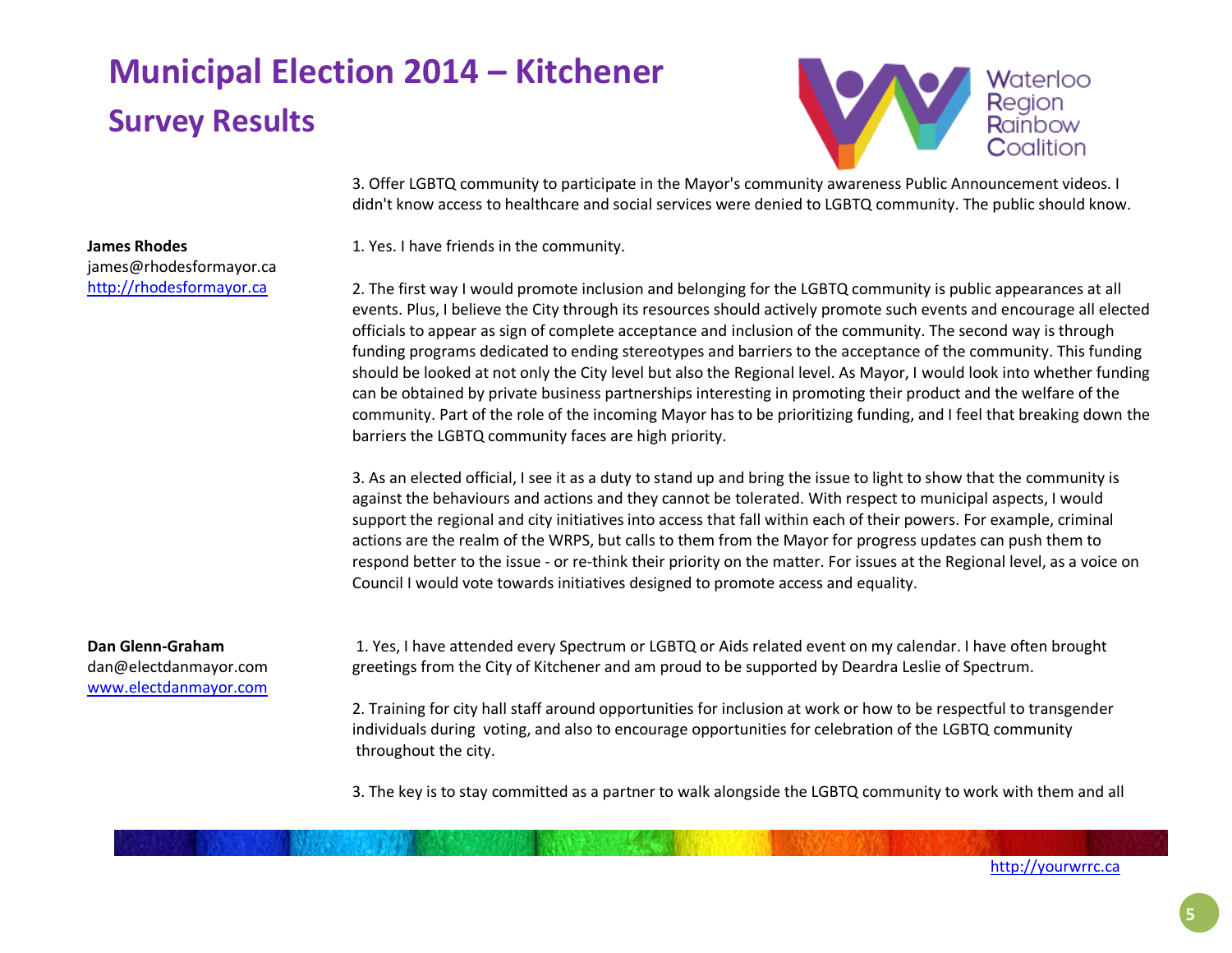

orders of government, and advocate where possible for equality and access. This leadership must be by both staff and our political leaders, including me as Mayor.

### **REGIONAL COUNCILLOR**

**Wayne Wettlaufer** waymarw@rogers.com [http://VoteWayne.ca](http://votewayne.ca/)

1. Very little

2. I have trouble with anyone - minority, groups, associations, LGBTQ or otherwise, being ostracized because of their beliefs or lifestyle. I was raised, and my family has been raised, with the belief that everyone is equal and deserving of equal treatment. However, that could also mean that no one should receive special treatment. Recognition for contributions to society, yes, but no to special treatment. I am opposed to bullying, verbally or physically. I will speak out, publicly, in favour of equal treatment for all and enforcement of all of our laws.

3. Hate crimes and bullying are not Regional Government issues; nor are workplace and employment barriers and barriers to adoption and assisted reproduction. We can work with senior governments, however. I simply will not tolerate unequal treatment based on race, creed, colour, belief or sexual orientation on the issues of homelessness, access to long-term care and retirement housing, healthcare and social services. I will immediately investigate any complaint and solve it.

**Geoff Lorentz** geoff.lorentz@rogers.com [http://geofflorentz.ca](http://geofflorentz.ca/)

1. Yes, a little bit. I attended a couple of your meetings when your organization was looking for a permanent home.

2. I have always been a strong supporter of the LGBTQ community and other marginalized organizations. I am elected to assist people and work to making their lives better not worse.

3. I know the Region of Waterloo is the leader in many of the initiatives you have mentioned. We need to keep working toward a society that is inclusive to all walks of life. We are all human and need to be treated that way. As an elected official for the last 26 years I still am committed to those values.

**Karen Redman** redman.mom@gmail.com 1. During my time as a Member of Parliament, Canada recognized same sex marriage. I have long been an advocate for the disabled community. I championed the medical use of marijuana for people who used this to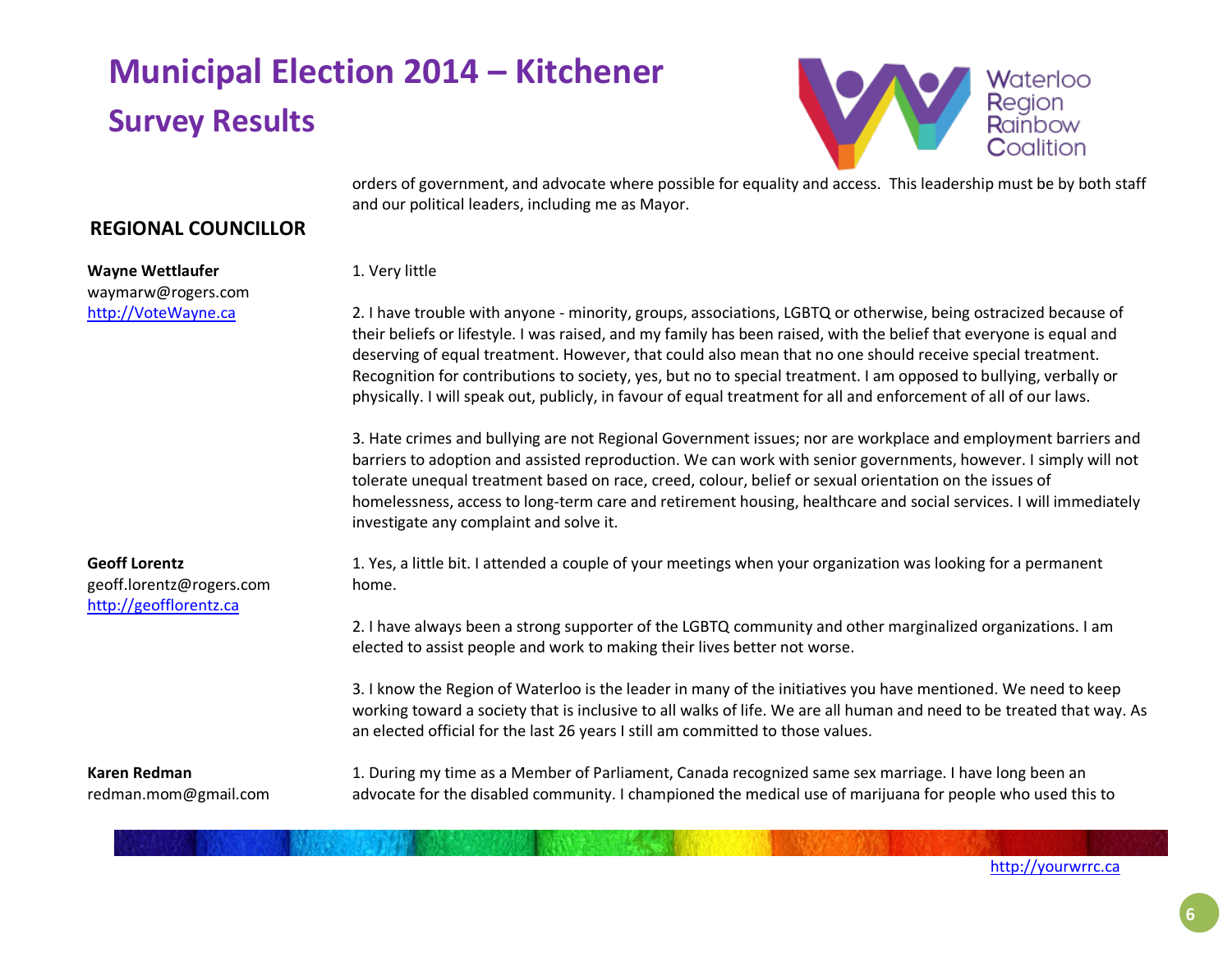

#### http://karenredman.com

alleviate symptoms of long term debilitating conditions. I advocated changing the EI system to recognize fibromyalgia as a persistent and debilitating condition that should be recognized and for which people should be able to access EI benefits. On a personal basis, sexual orientation of an individual should be a non-issue for employment, services providers and legislators. Because this is not always the case, it is necessary to be vigilant to ensure that policies pertaining to employment, service and complaint processes make fairness a priority.

2. It is essential that LGBTQ community members been seen as the family down the street. People with children. People in family units. People with similar concerns regarding the social safety net and value for tax dollars as all residents of the Region. Many street youth find them marginalized by families who are not equipped to deal with the specific issues of gender identity with which they are dealing. Counselling and providing supports to individuals and their families is a key ingredient to creating a better understanding.

3. All policies must reflect inclusion of the LGBTQ community; There must be a process for redress by individual who have suffer hate crimes, bullying or workplace barriers. Some of these issues have protections through federal and provincial legislation. It is key that the Region ensure its policies and procedures are barrier free for the LGBTQ community. This will be accomplished through using this as one lens through which they review all policies.

### **Greg Burns**  gregory.t.burns@gmail.com [http://www.gregburns.ca](http://www.gregburns.ca/)

1. Yes. I have worked in the field of engineering education for a number of years. During this time, I noticed a lack of discussion around how to make the profession more welcoming for LGBTTQQIAA\* individuals. A lot of this starts in the formal education system, with a history deeply rooted in military tradition, it can be a hostile environment for people who don't identify with very stereotypically "masculine" traits. As a response to this, in consultation with LGBTTQQIAA\* members and utilizing the report, Navigating the Heteronormativity of Engineering, I designed a presentation and session to present at student conferences. I have presented it at three conferences. I have also worked with multiple engineering students groups to create or modify language of governing documents to be more inclusive. I continue to try to be the best ally possible to friends who identify as members of this community in my daily life.

2. First, I already have experience in re-writing governing documents to have less exclusive (gendered) language and be more inclusive with pronoun use and would be willing to help the Region in similar tasks. I attempt to be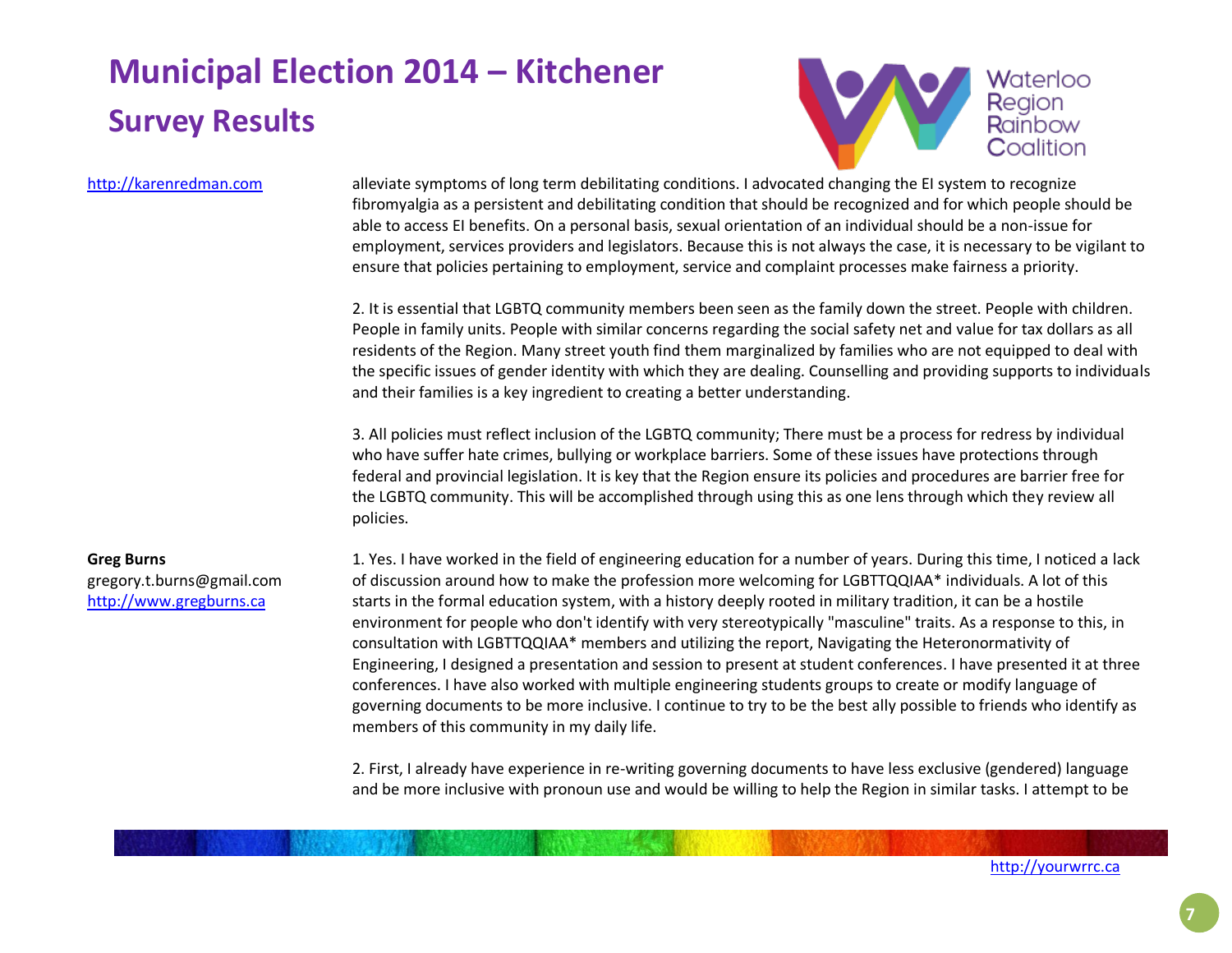

inclusive in my own language, which would hopefully create an atmosphere of similar amongst the council, and I would like to hold them accountable to their own language and assumptions. Finally, I would like to see genderneutral washrooms as a standard for all Regional buildings. I would give my full support to and attend as many LGBTTQQIAA\* community events as possible throughout my term (for example Tri-Pride and the Queer Film Fest).

3. I believe that gender neutral washrooms will play a role in reducing hate crimes and bullying towards this community. I would like to work with the Crime Prevention Council to ensure they have proper training, knowledge, and representation of this community so they can properly address issues that effect this area disproportionately. I would review the Waterloo Regional Police Service and work with the Police Board to ensure they are following the Best Practises in Policing LGBTQ Communities report by the Ontario Associate of Chiefs of Police. I would like to see better diversity training in all Regional workplaces, and organizations that receive Regional funding such as Public Health, emergency shelters, long-term care, retirement housing, so the Region can be a truly inclusive employer and community (I admit this would take further research, as I am unsure of their current practises, but there is usually room for improvement, some organizations/departments will be better at this than others).

#### **Tom Galloway**

tomjgalloway14@gmail.com [http://tomgalloway.ca](http://tomgalloway.ca/)

1. Yes. Numerous committees or Boards I sit on now or in the past have either had representation from the LGBTQ community or have dealt with issues associated with this community or other marginalized groups. Of note is the Waterloo Region Crime Prevention Council, Opportunities 2000, Community and Social Services Committee of Council

2. Many marginalized communities find it difficult to engage in public discussion and decision making. We need to be proactive in requesting participation on advisory groups or committees. We need to go and request it rather putting an ad in a newspaper. The needs of these communities need to be included in our Planning Policies, Housing Strategies and other human services we provide.

3. I Chair the Waterloo Region Police Services Board. I believe our service has been responsive to hate crimes and bullying activity and would promote continued involvement in this area. Homelessness is an issue we will continue to address through transitional and affordable housing. I will lobby senior levels of government for more funding. Workplace and adoption barriers may not be in the control of local government but we can promote these causes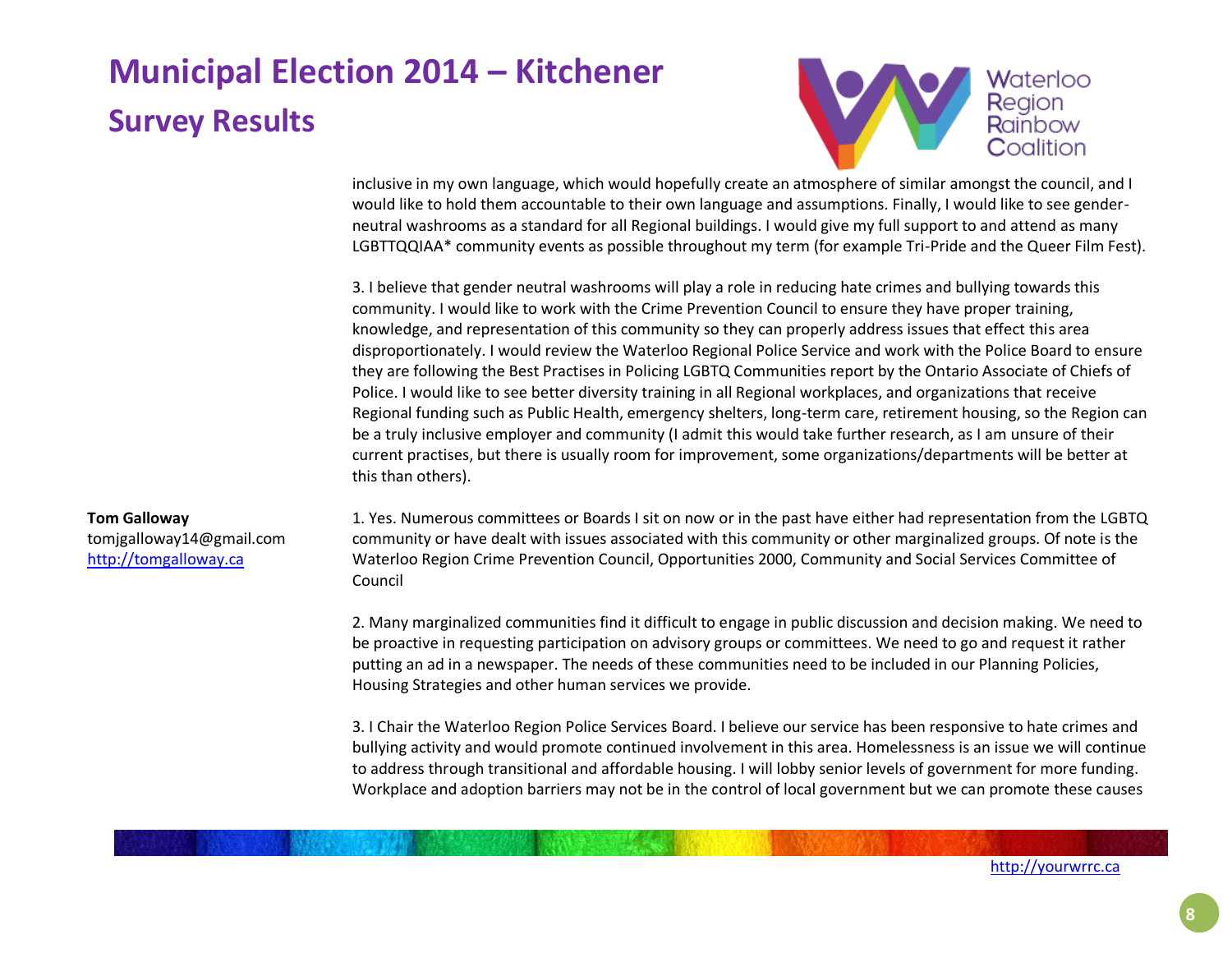

through our regular lobbying of senior governments. There should be no barriers to long term care and if there are we can certainly straighten that out. Similarly with healthcare and social services there should be no access barriers and I would be pleased to deal with them for any services the Region provides.

#### **Cameron Dearlove**

info@camerondearlove.ca [www.camerondearlove.ca](http://www.camerondearlove.ca/)

1. One thing I bring to this campaign, and something I am very proud of, are the many relationships I have built throughout our diverse community. I have a history of being an ally and advocate, and working to build a more inclusive community, particularly for those who have been traditionally marginalized. This is certainly true of my engagement with the local LGBTQ community, whether it is from writing articles support gay-straight alliances in schools, to attending community events, to encouraging my workplace to be an LGBTQ welcoming space. This commitment to inclusion extends to other traditionally marginalized communities as well. For example, I have spent time on a board of a local indigenous organization (and have had my campaign endorsed by a local elder and indigenous community leader); I have worked with and supported many ethnocultural groups in our community, and have supported immigrants and refugees; I have led a petition and advocacy campaign for individuals with developmental disabilities; I have a history of working with the community to improve programming to better support community inclusion for women; and I spend my days working with community partners to improve strength-building programming and opportunities for children and youth, including working with a community partner to create a youth skills training social enterprise. Additionally, I have been a member of the Equity and Inclusion Advisory Committee of the Waterloo Region District School board, and bring an equity and inclusion lens to my other community involvements. As a regional councillor I will use an equity and inclusion lens when making decisions for our community.

2. One plank of my platform that will be key in this area is encouraging a citizen-led review of our local electoral system with the potential for electoral reform. I want to see our councils reflective of the diversity of our community. Currently all of these above-mentioned groups are underrepresented. We should be looking at our electoral system to find ways to ensure elections bring more representative results. Further, our community will only be truly great when everybody feels a strong sense of belonging within our community. This means not only being proud of the diversity of our community on special celebratory days; this means working with the community towards equity every day of the year.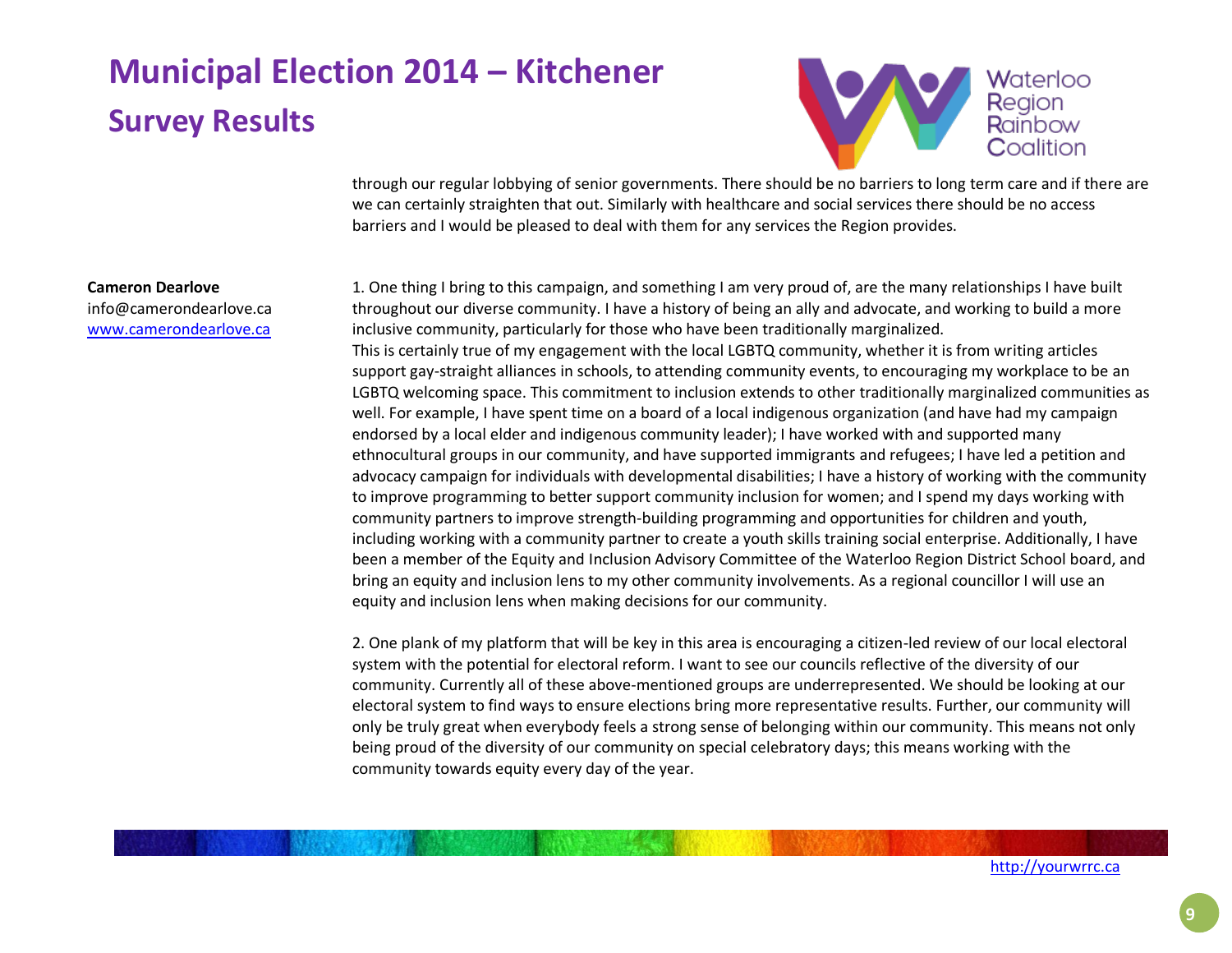

3. As a leader and councillor, I will always wear an equity and inclusion lens when analyzing policy options. But I can't do this in isolation. This will mean working with the LGBTQ and other traditionally marginalized populations to identify system gaps and barriers, and work cooperatively to eliminate these to create a safer, healthier community.

I believe strongly in prevention. We all need to work together, including our Crime Prevention Council, to identify ways we can educate and engage the community to develop understanding and inclusion to prevent hate crimes and bullying before they start. We need to work with families to prevent youth homelessness, and support our social agencies to serve these youth when there aren't other options. As a region, we need to set an example, and work to eliminate any workplace and employment barriers for LGBTQ people. As a community, we need to remove barriers for LGBTQ families, and work together to support them. At the Region, our Public Health department can play a strong role in improving health and wellbeing, and healthcare services for the LGBTQ community. I hope to play a role in creating a more inclusive community for all of our citizens.

#### **Elizabeth Clarke**

e-clarke@live.ca [http://elizabethclarke](http://elizabethclarke-yourwaterloo.weebly.com/)[yourwaterloo.weebly.com](http://elizabethclarke-yourwaterloo.weebly.com/)

1. I'm a career social worker and social work administrator, and have spent more than 25 years working with and for people who are marginalized, including (but not limited to) children and adults with disabilities, youth in conflict with the law, families living in low income, women with mental illnesses and addictions, women engaged in sex work, and women who are incarcerated. For ten of those years, I worked in and for Aboriginal communities in northern British Columbia and Ontario. Currently, I work for an organization that provides services to women and families and trans men and women, and offering and improving the supports we provide to the LGBTQ community is an important aspect of our work and our mission. On a personal level, I have many colleagues, friends and family members who are LGBTQ.

2. I believe that it should be a priority of Regional Council to embrace an approach to government that sees diversity as an opportunity, and builds on it as a strength. While many Council meetings are given over to citizen delegations, it's evident to me that this model of consultation is more frustrating for all parties than it is helpful. A truly open and inclusive government engages in real conversations and collaboration, and this requires outreach, listening, communicating, trusting and empowering. The reasons that citizens feel disengaged from government are varied and complex. Obvious fixes like making materials and meetings accessible for people with physical disabilities, or translating documents for people with language barriers, are important, but don't go far enough. Regional Council should be prepared to do its business differently in order to overcome social and cultural issues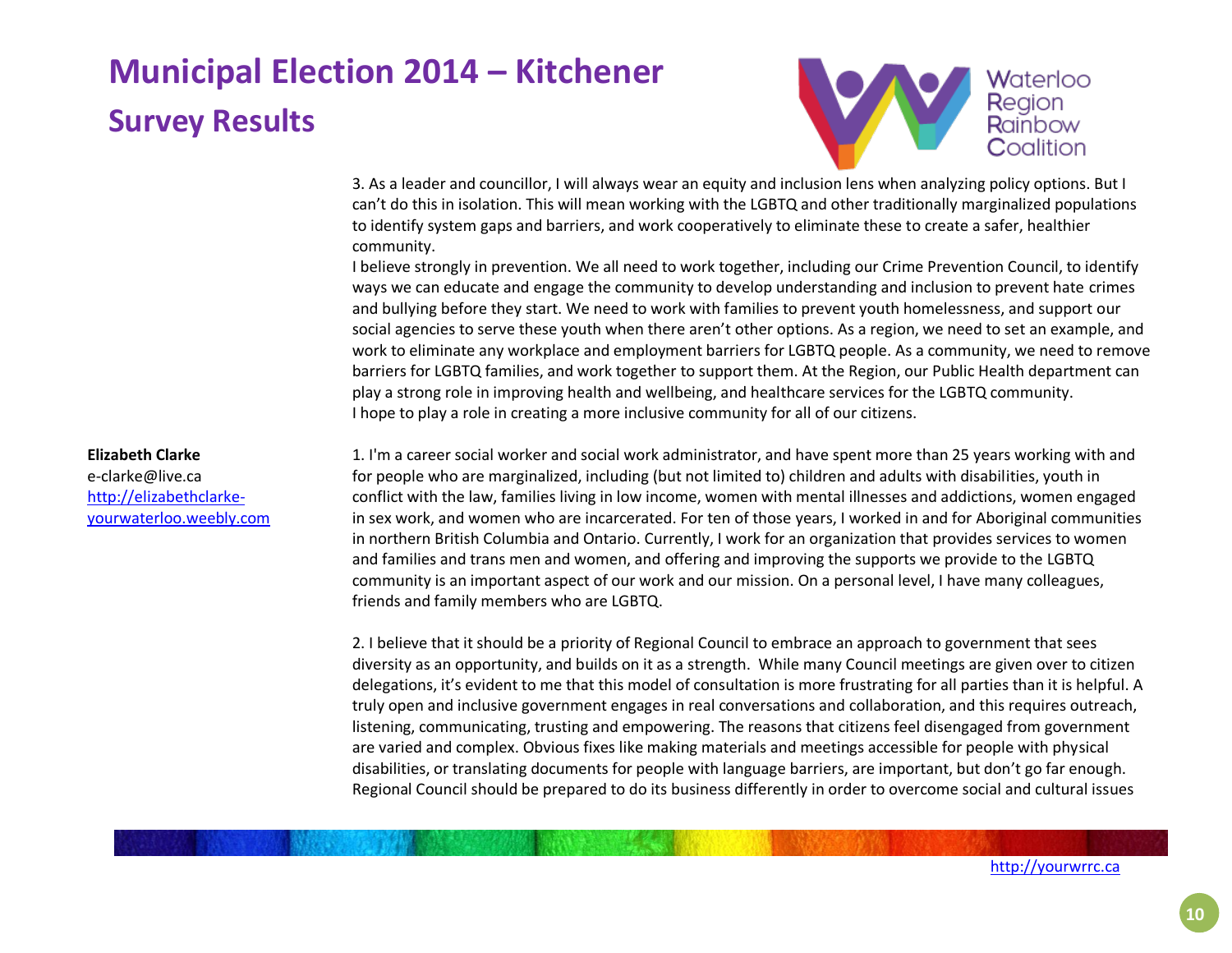

leading to distrust and exclusion. Council must reach out to unengaged communities to better understand how to help them to feel welcome and able to participate. Council should begin by forming an engagement committee, comprised of members from the diversity communities that make up our region, and should work closely with the committee to develop an engagement strategy with measurable targets and deadlines. True consultation requires conversations, and true conversations involve sharing of ideas – not just of information. They require active listening and giving and accepting of feedback, and they take time. Few citizens, and especially citizens who are marginalized and experience discrimination, are comfortable making formal presentations to council in front of cameras and an audience. Informal conversation tables may be far less threatening and far more conducive to openness and collaboration.

It is a challenge, even for people who are politically aware and technologically savvy and who possess strong English language skills, to access and make use of the reams of technical information posted on the Region's website about Council meeting schedules and decisions. Regional Council must reach out and actively invite citizens to attend upcoming meetings, using means such as social media, and providing plain language summaries of the matters which will be addressed and the decisions which will be made. For many people, the main impediments to their political engagement are their lack of trust of politicians and government, and their sense that they have nothing to offer or that the contributions that they can make will not be valued. Regional Council should build relationships with its citizens by ensuring that the information Council provides is balanced and objective, that its work is open and accountable, and that its consultations are conducted with a clear goal of shared problem-solving and decision-making.

3. I believe that the people who are best equipped to name issues of concern, and to plan solutions to them, are the people with direct, lived experience. I would rely upon the LGBTQ community, and to groups like to WRRC, to inform and advise me, and to work with me and my colleagues on Council, where appropriate, to effect necessary change. Hate crimes and bullying, LGBTQ youth homelessness, workplace and employment barriers, barriers to adoption and assisted reproduction, barriers to access to long-term care and retirement housing, and barriers to access to healthcare and social services overall are much more than just municipal issues. They are fundamental issues of human rights, and ones about which I feel passionate. I would be honoured to be able to play a part in ending them.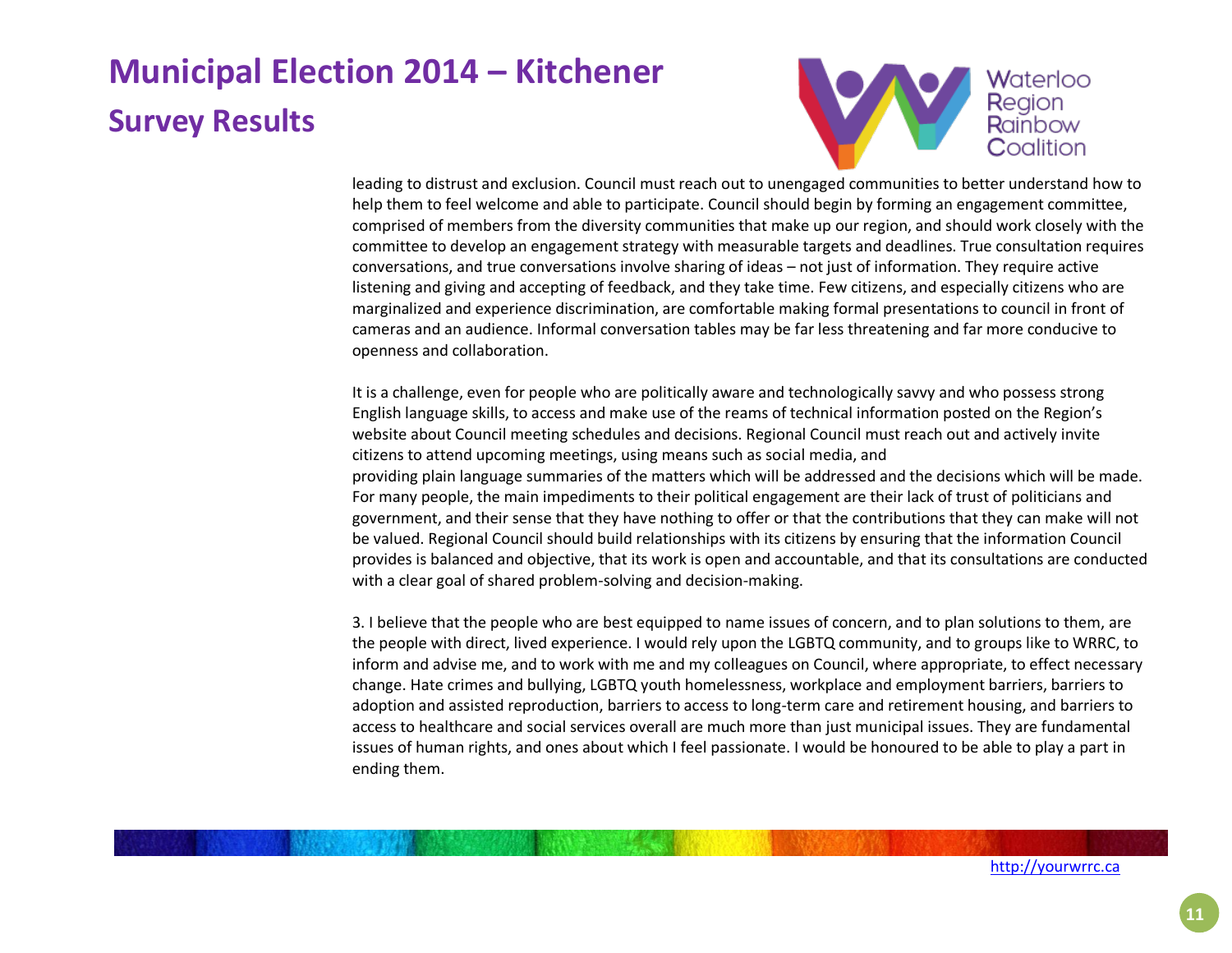

### **WARD 1**

**Niki Allerton**

niki@voteniki.ca [http://www.voteniki.ca](http://www.voteniki.ca/) 1.No direct previous involvement with the LGBTQ community (aside from occasionally attending the annual event in Victoria Park) – My family and I were refugees from communist Czech-Slovakia and arrived in Canada as immigrants in the early 90's – this had its own (very different) challenges, but we certainly struggled to be accepted.

2. I believe the best way to foster inclusion and belonging is through equal treatment – I would advocate equal support for the local LGBTQ community as we give other groups within our community.

3. I believe an individual's sexual orientation is something that is deeply personal, and should never affect their opportunities or their ability to access services. If elected, I will address issues affecting the LGBTQ community with the guiding principle of equality. No group of people should have to endure hate crimes or bullying. Homelessness is a broad issue for our community – it must be addressed for LGBTQ or otherwise. I firmly believe that an individual's sexual orientation should not be a relevant factor in whether they have Access to public services such as long-term care, retirement housing, healthcare or social services.

### **Marcus Drasdo** marcus@marcusdrasdo.com [http://www.marcusdrasdo.com](http://www.marcusdrasdo.com/)

1. I lived and worked in a predominately gay community in Vancouver and through my colleagues and friends that I met while living there, I learned a lot about the issues the LBTQ community deal with. I have also worked and lived abroad gaining international experience in hospitality, tourism and international sporting events. These experiences involved me managing as well as working side-by-side with people of different ethnicities who would describe themselves as marginalized in the countries they came from and went to work in, to earn a living.

2. I would promote inclusion and belonging for the LBTQ community just as I would for any other community. Throughout my professional and life experiences, I have developed a deep appreciation for how similar all humans are, no matter how seemingly different we are perceived to be. I believe strongly that everyone should be treated with respect and as equals, and I will continue to promote this message and use it as a lens for decisions I make in council.

3. If I had the honour of being elected as Ward 1 Councillor, I would listen to the experiences of people affected by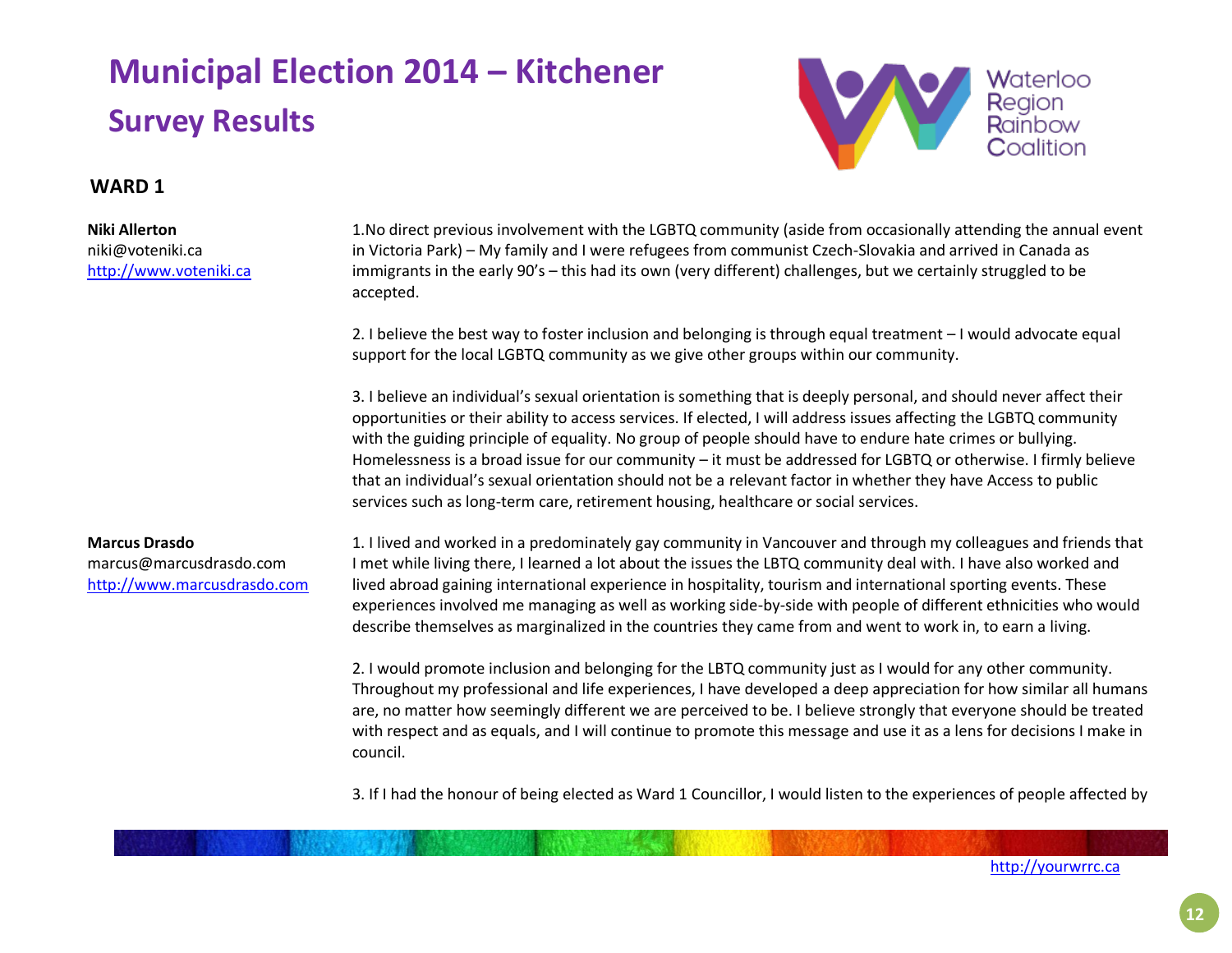

issues like hate crimes and bullying, and work with the LGBTQ community, relevant organizations and city council to address these concerns. I would do this for any person or community experiencing these issues. My only intolerance is intolerance.

**Scott Davey** scottdavey@gmail.com [www.scottdavey.info](http://www.scottdavey.info/)

1. No question I'm a supporter. The bulk of my involvement would be through our work on Kitchener's advisory 'Safe and Healthy committee' (of which I'm a board member). We've focused our attention on inclusivity for its intrinsic value, and healthy-neighborhood benefits. We just recently began offering grants for initiatives that meet specific inclusion criteria.

2. I'm happy to continue to promote and financially support LGBTQ events, but this is a tough question to answer if there's an expectation of changed-attitudes. To be frank... it's 2014. If someone in 2014 \*still\* judges or otherwise excludes others based on sexual orientation or gender-identity then they're probably beyond any rational influence.

3. Although serious issues, adoption/healthcare/social services etc. aren't under lower-tier Municipal jurisdiction- these questions are best left for Regional candidates to address. For workplace and employment barriers, we can influence our own corporation (City of Kitchener) and I'm unaware of any discriminatory barriers. Kitchener has inclusion and diversity policies, but should I be made aware of any barriers; I would work strongly against them, and to swift resolution.

### **WARD 2**

#### **Dan Graham**

dan@dangrahamward2.com [http://dangrahamward2.com](http://dangrahamward2.com/) 1. Yes, I was involved with a U.S. punk band called Pansy Division and I designed a set of trading cards for their fan club that included a 'Safe Sex' Card (with info on how to properly put on a condom and on the other side contact info for LGBTQ youth help lines on the other side). We also included a condom in the fist 30,000 packs.

2. I have had the pleasure of working with many LGBTQ artists over my many years in the music business and I believe that everyone in our community is equal regardless of race, religion, sexual orientation or level of ability. I would like the City to focus more on youth programs so that the young people can grow up feeling part of the community.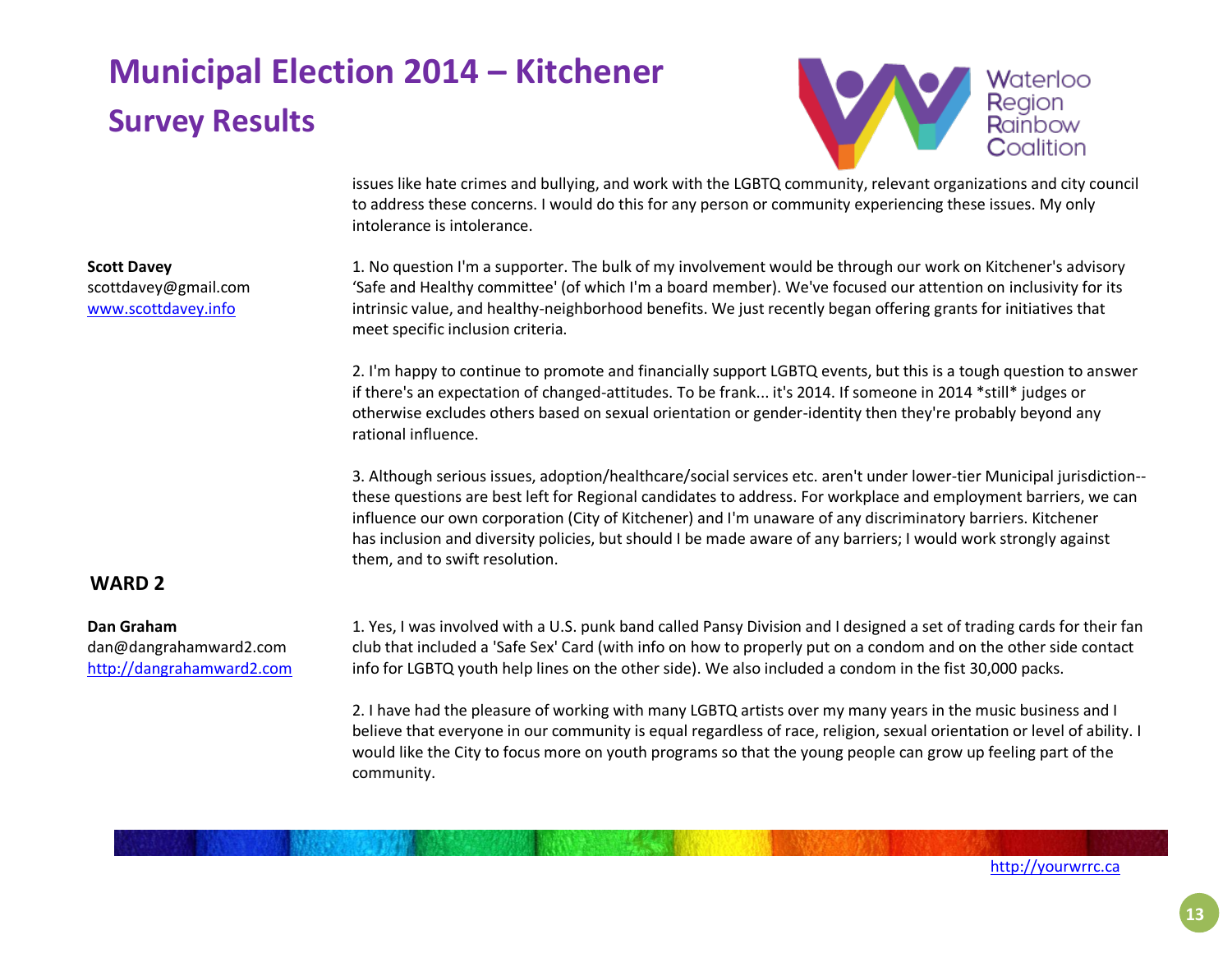

3. We MUST have a ZERO tolerance for hate crimes and bullying PERIOD! NO EXCEPTIONS! As I stated above I believe we really need to focus on the youth because that is the most fragile time. We need to make sure we tend to the LGBTQ youth in a sensitive and supportive way and also work with other youth so that there are no prejudices. All workplaces should hire the best person available for the job regardless, and the same for adoption, if there are good people willing to raise a child with love then all people potential parents should be evaluated on their skills and love, not on their sexual orientation. All Ontarians should have equal access to healthcare regardless of sexual orientation.

#### **Dave Schnider**

daveschniderward2@gmail.com [www.daveschnider.com](http://www.daveschnider.com/)

**Chris Letizi**

chris@chrisletizi.ca [http://www.chrisletizi.ca](http://www.chrisletizi.ca/) 1.Not personally, but when I was Program Director at 105.3 KOOL FM and 99.5 KFUN I arranged free promotion of events like the Tri-Pride Music Festival, the ACCKWA on line auction and A Taste for Life through the Kool to Care/KFUN Cares program. This program gives free 30 second commercials 3 weeks in advance of an event and during the event. It also gets the charity event promotion on the station websites.

2. I am in support of an inclusive and diverse community. I would attend events and promote and support events and initiatives through my personal social media accounts.

3. These issues affect the LGBTQ community and other groups. I will voice my opinion that any prejudice or hate cannot be tolerated. Where I can do something locally I will. Where it is a provincial, federal or global issue, I will voice my and your concerns with our local MPs and MPPs. I would also want to meet with directors of WRRC and ACCKWA to listen and better understand where and how I can best be effective in supporting your work.

1. I have worked with several communities that have been marginalized including but not limited to Ethnic woman, youth, at risk families, and people with mental and physical disabilities. I have worked to represent their best interests and advocate for their needs and promote equal access to programming and services as well as advocating for inclusivity for them. I do not have any direct involvement with the LGBTQ community but strongly believe in our community being fully inclusive for everyone.

2. Promoting inclusion amongst all groups is something I strongly believe in and promote inclusion for everyone regardless of what community, ethnic group, or culture they belong to or regardless of any physical or mental disabilities. I would encourage policies to not exclude any group and to be fully inclusive as is expected with any basic human rights.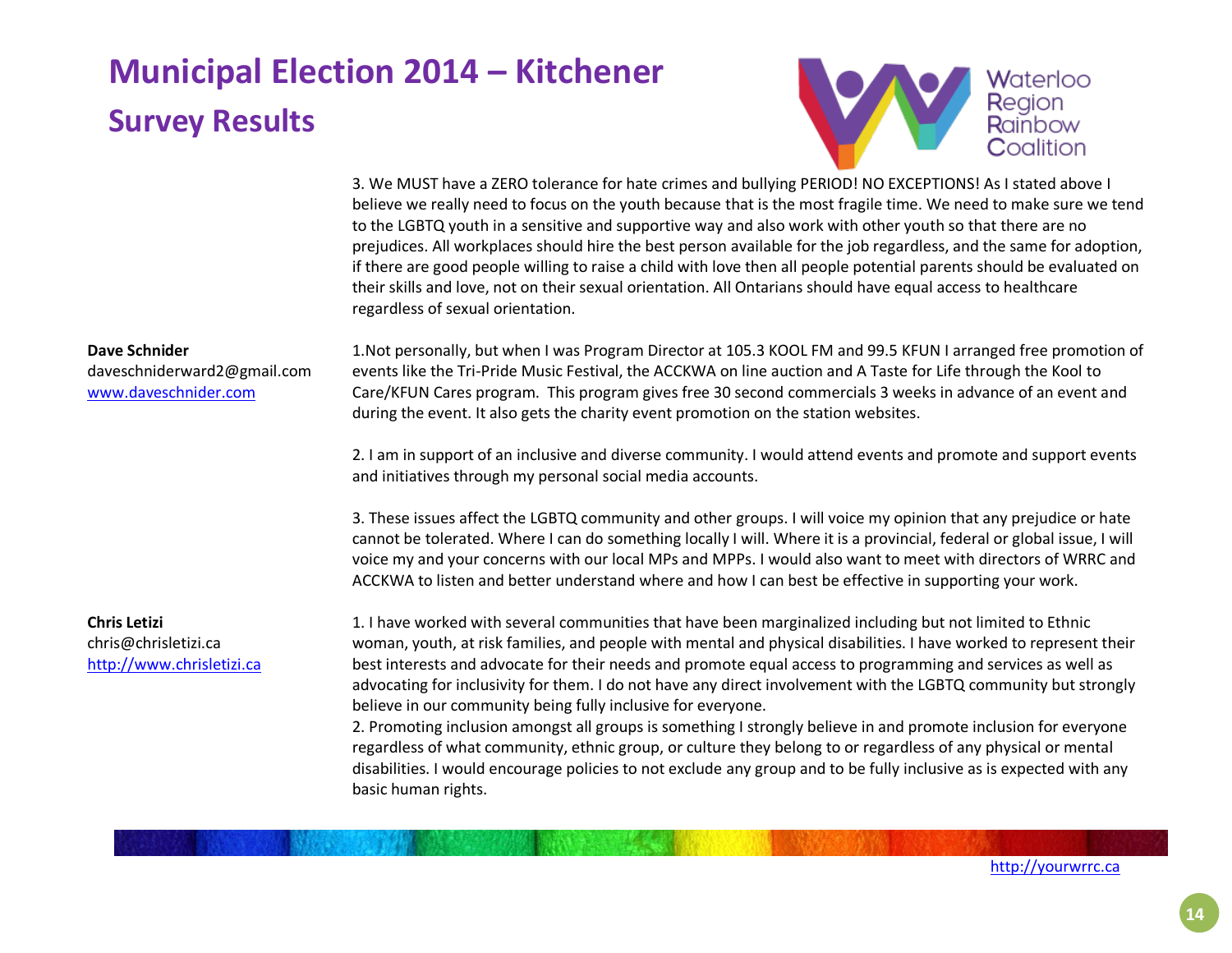

3. Working with the community to obtain feedback about the issues and gaining an understanding of the strategies they believe would be most effective. I would encourage and support policies that support these groups and raise awareness of these issues. The more aware we are as a society of these issues the greater our understanding. The greater our knowledge, the more we can develop to ensure these barriers are broken down to allow for everyone to be treated equal.

1. I personally don't have previous involvement with the LGBTQ community. I have noticed that the LGBTQ community has shown leadership in terms of providing a strong voice for all marginalized groups.

2. Promoting inclusion is vital to our community as a whole. As a region, we are fortunate to have a diverse community and that is something that should be celebrated. In order to promote inclusion, we must start with education to remove many of the barriers that are present.

3. By promoting inclusion, it will have a positive effect in regards to the issues mentioned in the above question. In regards to hate crimes and bullying, we must take a zero tolerance approach. Improved education will promote greater knowledge and understanding. In terms of homelessness, employment barriers, adoption, housing and healthcare, all levels of government must lead the way and work cooperatively to promote equality.

### **WARD 3**

**Grayson Zeilstra** grayson@zeilstra.ca [www.GraysonWard2.ca](http://www.graysonward2.ca/)

**John A. Gazzola** jgazzola@rogers.com 1. Yes. Members of my family are members of the community. Many people in our society are and/or have been marginalized. As a Member of City Council for the past 12 years I have been involved in many cases.

2. I like to think of myself as a diverse individual. I embrace diversity and inclusion. I would treat the LGBTQ as I hope I have treated all other community groups. Everyone is important. If anything I tend to favour the "underdog" more. Having said that I do not feel any one or any group is entitled to anything. As the current leader of the RC Church (Pope Francis ) has repeatedly said…"who am I to judge?"

3. All of the items listed above are rights that all human beings are entitled to throughout the world and especially in our Country. The LGBTQ deserves no LESS or no more on any of these issues. I consider myself as a fairly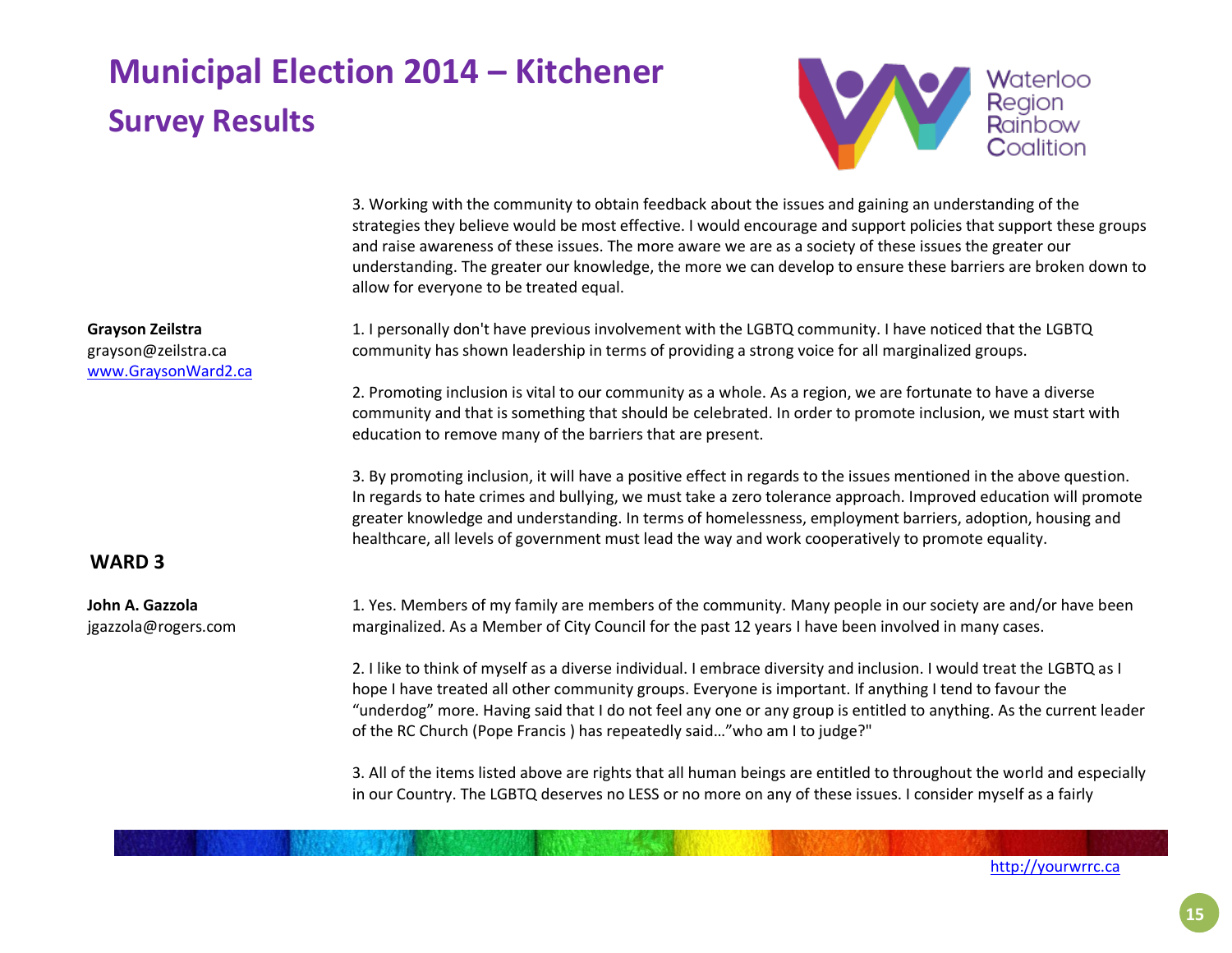Board



religious person. There is no room in my beliefs for any contrary position regardless if in the past members of my religion may have not adhered to these basic principles. At election time candidates often say what they suspect audiences want to hear whether they believe in them or not. I assure you that is not the case with me.

1. Yes, I have had involvement with students and staff as both a principal and trustee with the Catholic School

2. I would continue to promote fairness and equity for all and ensure that their needs were fully met at all times. I

3. Members of this community have the same rights as the rest of the overall community and I would work every way possible to ensure that those rights were respected and supported. I am a firm believer in the concept of

### **WARD 4**

| <b>Wayne Buchholtz</b>    |
|---------------------------|
| wbuchholtz1051@rogers.com |
| http://waynebuchholtz.ca  |

### **WARD 5**

| Lala Malik<br>lalamalik@hotmail.com                                                                    | 1. I have come across many people belonging to LGBTQ community at place of work or social circle and I find them<br>the same. It is your choice what you want to do with life and no one has any right to treat you differently.                                                                                                                                                                                                                                                                                                                                                                 |
|--------------------------------------------------------------------------------------------------------|--------------------------------------------------------------------------------------------------------------------------------------------------------------------------------------------------------------------------------------------------------------------------------------------------------------------------------------------------------------------------------------------------------------------------------------------------------------------------------------------------------------------------------------------------------------------------------------------------|
|                                                                                                        | 2. I would treat everyone equally with no preference as far as race, gender, religion, or sexuality is concerned.                                                                                                                                                                                                                                                                                                                                                                                                                                                                                |
|                                                                                                        | 3. I am against all hate crimes and bullying anyone for any reason whatsoever. I believe in Live and Let Live. We are<br>all equal and should be treated equally in all aspects of life.                                                                                                                                                                                                                                                                                                                                                                                                         |
| <b>Mary Henein Thorn</b><br>serving.u.with.passion@gmail.com<br>http://focusing-on-what-<br>counts.com | 1. Unfortunately we do have communities that continue to be marginalized and yes, I am very passionate about<br>making sure everyone is treated equally. Everyone should have the same opportunities, respect and a feeling of<br>inclusion. My experiences with LGBTQ is with family friends and others who have shared their stories of what it is<br>like to be marginalized unfairly. I have walked hand in hand with a young man though his journey in determining<br>his true identity about his sexuality and sharing the truth with his parents and family. I witnessed his pain and saw |

would continue to support all initiatives involving members of the LBGTQ community

inclusion and that means for everything in society.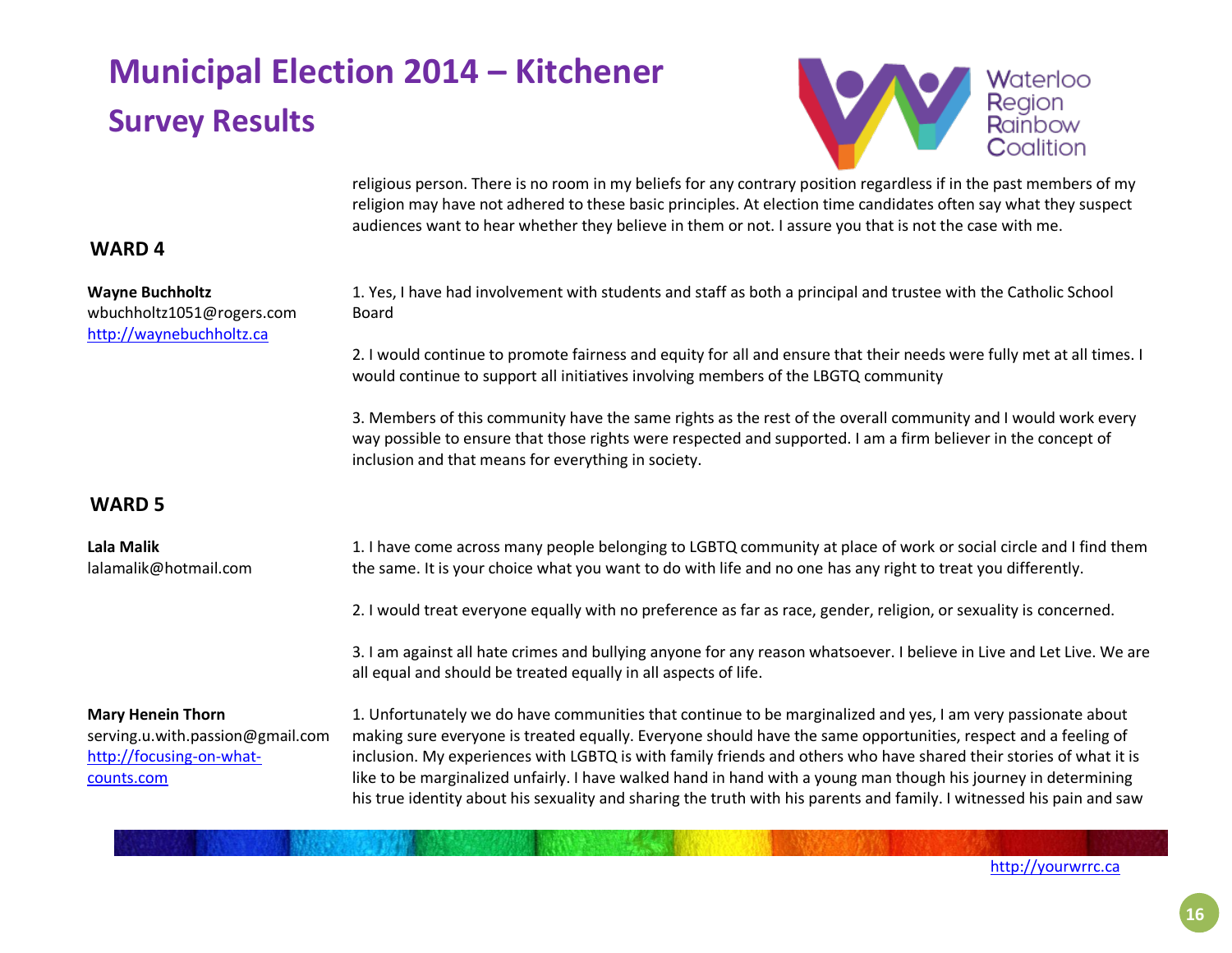

his struggles. No one should have to endure these feelings. No one should be teased or harassed. I have worked closely with new immigrants, youth, elderly and anyone who has been marginalized to raise awareness and empower them. I have advocated for poverty (House of Friendship and Bless Canada), services for new immigrants (ethnic community leaders & Immigration Partnership) , embracing youth (community events and Community Centres).

2. Once elected I think the best course of action is to meet with community members on a regular basis - see what their needs are and how we can best service them. Constant communication, putting a plan forward and a method to measure the results of our efforts will lead to success. Partnering together to meet the needs of the community is how we will make sure that everyone has a sense of belonging and inclusion......Something I am very passionate about!

3. Some of these issues fall under the Provincial jurisdiction and having worked with all 3 levels of government I have the resources to lobby on the LGBTQ behalf. Youth homelessness amongst the LGBTQ community is a huge concern along with the other issues mentioned above. (Employment, adoption, long-term care and retirement housing, social services etc.) These issues require first and foremost a line of communication between the elected official(s) and the community. Should I be elected I would be very committed to that line of communication. Through this communication - strategy and development would ensue and in turn solutions to these problems. These are not simple issues to tackle nor are they to be handled by one person. It takes a group of caring people to make the world a better place. I am one of those.

#### **Kelly Galloway-Sealock**

kavgalloway@yahoo.ca [http://kellygallowaysealock.ca](http://kellygallowaysealock.ca/) 1. Through my role on council I have had the opportunity to learn more than I already knew about the LGBTQ community. I have attended the tri-Pride Festival on a few occasions and have brought greetings on behalf of the City of Kitchener. I have been the council representative on the Kitchener Youth Action Council (KYAC) that organizes the Pride Prom every year. Prior to being on council I worked with adults with developmental disabilities which is another community that is marginalized. I have also been the council representative on the Grand River Accessibility Advisory Committee (GRAAC) which advises on accessibility and barrier free issues.

2. There needs to be a proactive approach in reaching out to the LGBTQ community for input on all important issues throughout the city and also in seeking participation on the city advisory committees. The city needs to seek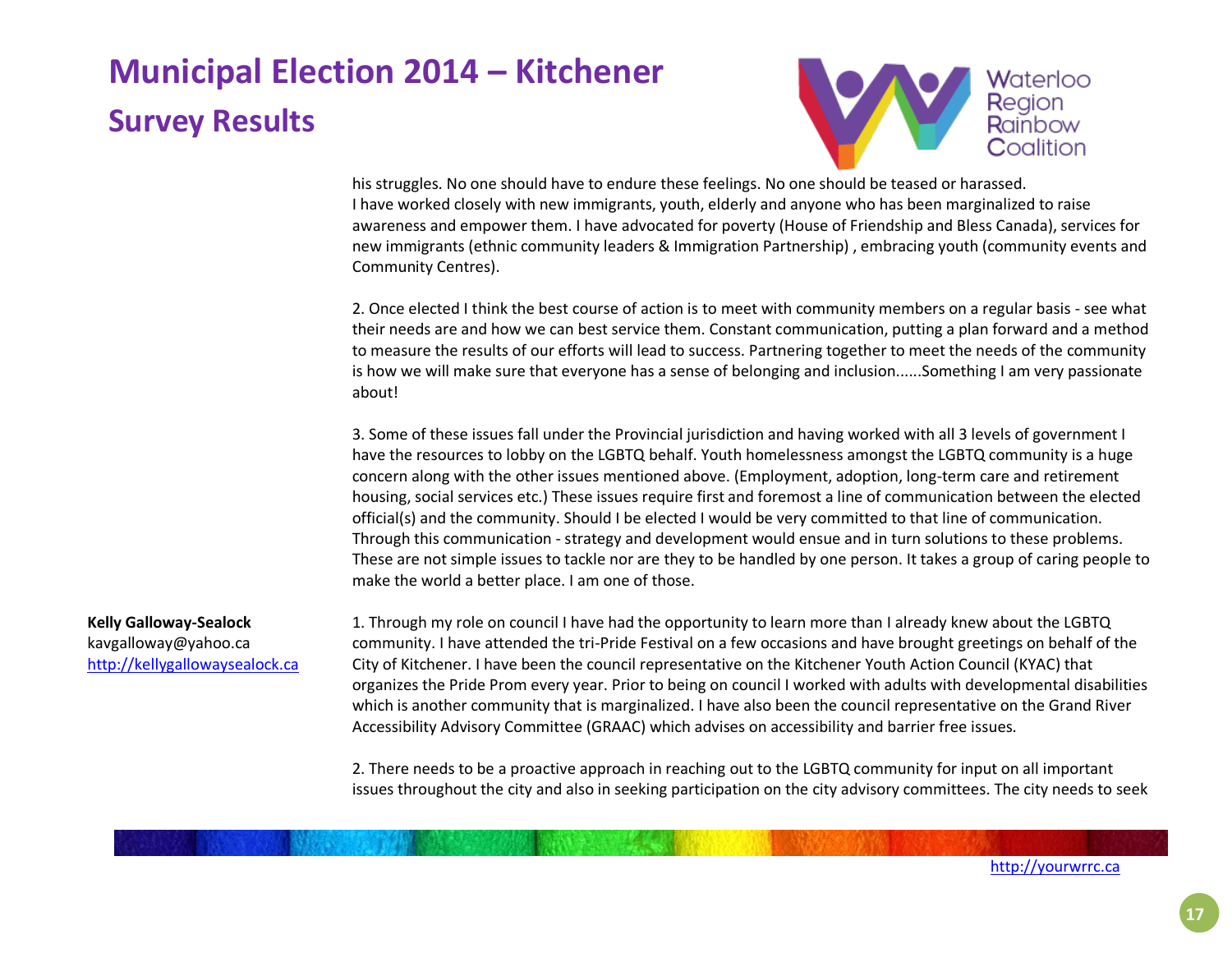

input from all communities in order to have a variety of perspectives, diverse input which is representative of our community. I will be an advocate for the LGBTQ community and help to assist in any way I can but usually the best ideas come from within the community itself. Therefore I will be an elected representative that is approachable and open to ideas to promote inclusion and belonging for the LGBTQ community.

3. The biggest thing I believe I can do is be available and open to listen and respond to concerns or ideas. Again I believe that the LGBTQ community has the insight and knowledge of how many of these issues can be addressed, so it's working with you to understand and come up with ways to improve these areas. With respect to employment barriers, I would be more than willing to make sure all human resource policies are up to date and inclusive. Also ensure they are fluid and change as the needs change to be inclusive as possible. I would work with the police to come up with strategies to eliminate hate crimes and bullying across the board. In a proactive way always promoting inclusion and acceptance. Again be an advocate where I can to assist with some of the issues that don't fall under city jurisdiction to try and affect change.

### **WARD 6**

#### **Steve Bongelli**

sbongelli@gmail.com [www.bongelliward6.weebly.com](http://www.bongelliward6.weebly.com/) 1. Well, I have friends that are lesbians, gays, not sure on the rest to be honest. I don't see people as a "label", they are just people, and if I like them, it's because they are good people. If I don't get along with them, it's because of their personality, not anything else.

2. Every "group" has the right to express themselves, regardless of 'labels". As long as they are respectful, I will treat them the same.

3. These are real issues that happen not only to the LGBTQ community, but others as well. My opinion is that we as a society have to look at people as people, not putting labels on them. We have to do what we can for those that need assistance, but we also have to treat them equally and without bias.

**Wanda Kampijan** wkampijan@gmail.com [www.wandakampijan.ca](http://www.wandakampijan.ca/) 1. My daytime work has provided me opportunities to work alongside Lesbian moms. The centre I work for provided safe space for this group to meet and play with their children. The group met regularly for a couple of years however due to a decline in attendance the interest waned and the group stopped coming. 2. I would seek out the leaders within the LGBTQ community (and any other marginalized community) and engage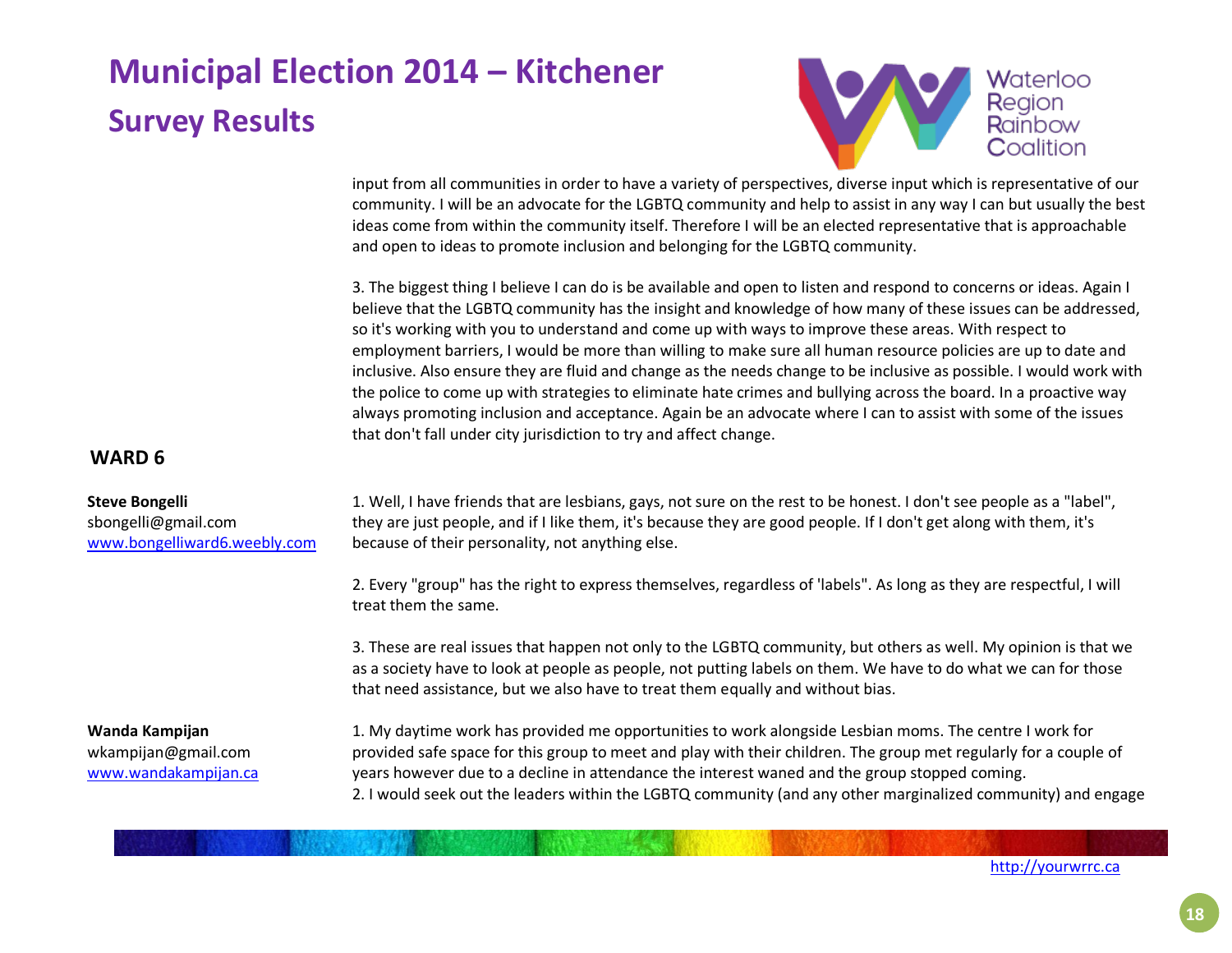

in dialogue to help me better understand the needs of this community. I would then work alongside these champions to increase engagement opportunities that provide a greater sense of belonging.

3. Equitably....each of the issues described above deserves equal weight within all communities. Engaging the various levels of government and community organizations that are in a position to increase awareness and advocate for change.

### **WARD 7**

#### **Harald Drewitz**

h.drewitz@sympatico.ca [www.vote4drewitz.ca](http://www.vote4drewitz.ca/)

1. I was 2 years old when my parents came to Canada from Germany. I did not want to go to school, i.e. Grade 1, because I was called names, punched and bullied because of my broken English and my German background. We lived in Kelowna, BC at the time.

2. NO RESPONSE.

3. Stop the bullying!!

**Fauzia Mazhar** fauzia@fauziamazhar.ca [http://fauziamazhar.ca](http://fauziamazhar.ca/)

1. Since moving to Canada in 2000, I have worked with various different marginalized groups, including low income families, visible and religious minorities, and newcomers. Through my work in professional capacity and as a volunteer, I have helped people to overcome barriers and integrate into the Canadian community. In 2010, I founded and still chair the Coalition of Muslim Women of KW, which works to create a community in which Muslim women are valued and admired for who they are. I have attended several training sessions and workshops on issues facing LGBTQ community, presented by LGBTQ activists and professionals. I also have had the privilege of working alongside with many LGBTQ activists and advocates on several community projects. I am aware of the challenges the LGBTQ community faces on a daily basis and this awareness demands action. I will be an ally and a strong voice for LGBTQ community's rights at the Council.

2. Externally, I would review the City's strategies to engage marginalized groups such as the LGBTQ community, and work to ensure that community consultation includes specific efforts to include members of those groups.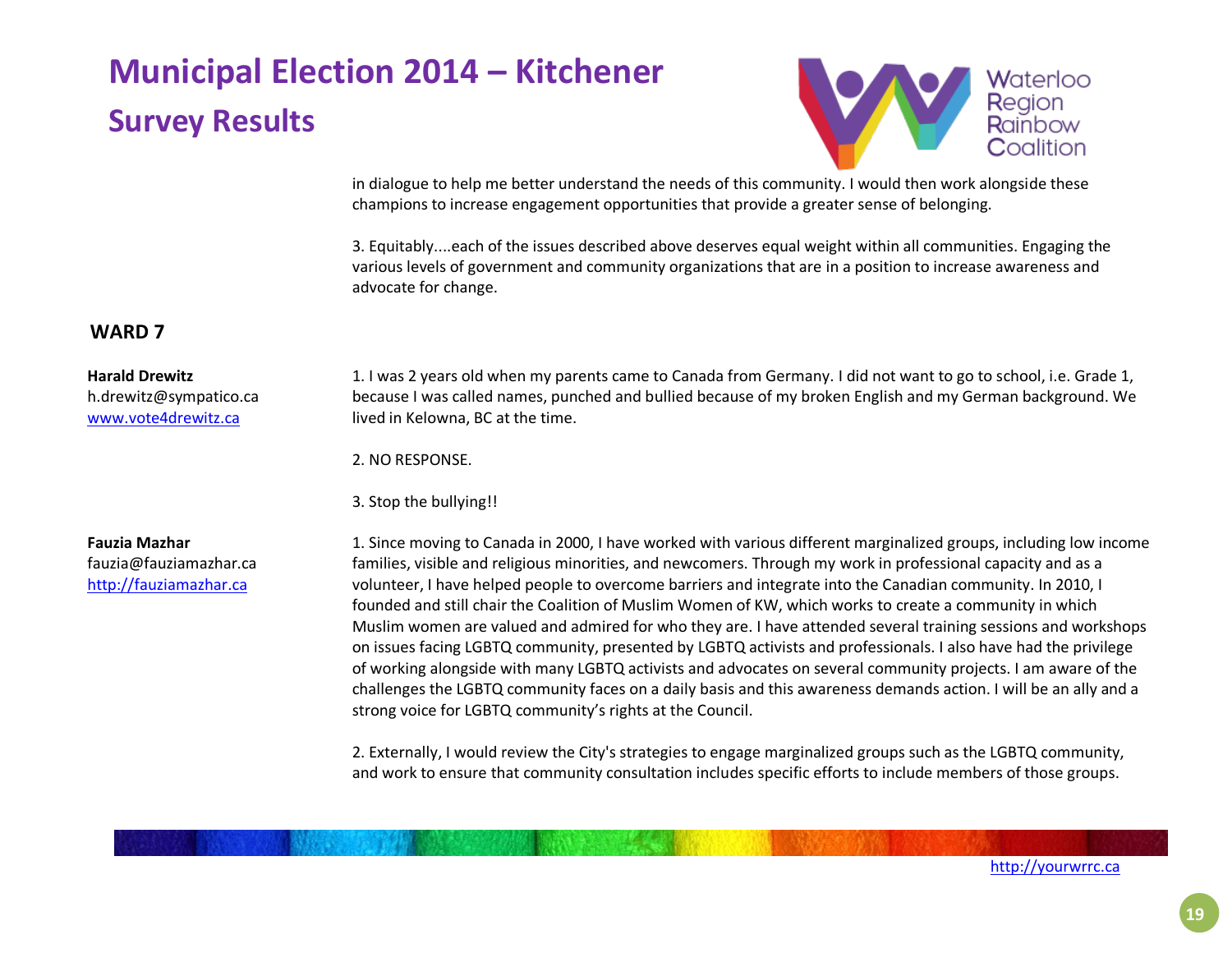

3. The City of Kitchener has made some excellent progress towards a barrier-free workplace with its inclusion program, undertaking activities such as diversity training, and establishing a diversity committee and employee advisory committee. I would strengthen these efforts and would appoint an inclusion advocate. Not all of the above mentioned issues are within the City's purview, but where we do play a role - such as public housing - I will ensure that those inclusion efforts are directed outwards to provide equitable access and service to the LGBTQ community.

### **WARD 8**

#### **Eric Bohner**

eric.n.bohner@gmail.com [http://ericbohner.ca](http://ericbohner.ca/)

1. I am a member of PFLAG Canada. As a friend and landlord to members of the LGBTQ community, I have always supported them in their personal identities without prejudice.

2. I believe that in order to promote inclusion and belonging I must continually educate myself on what barriers exist that prevent the LGBTQ community from participating. As a member of government, I will make it my agenda to ensure all constituents are treated fairly and equally, regardless of their respective communities or identities.

3. Frankly, these are serious issues that the government needs to address and at the municipal level, we need to demand funding from the provincial and federal levels to put into programs that address these issues.

#### **Margaret Johnston**

margaret.anne.johnston@rogers.com [http://margaretjohnston.ca](http://margaretjohnston.ca/)

1. As a Public School Board Trustee I have supported our GSA's and feel that they are an integral part of our Equity and Inclusion initiatives and have done a lot to create safe, supportive spaces within our Schools. We need to continue with these and other initiatives in our schools.

2. As a Public School Board Trustee I have worked to educate myself about our LGTBQ community, I have attended the Spectrum Opening last year and will attend the 2nd Anniversary this year. I have reached out to ACKWWA and have toured their spaces and attended their fundraisers and learned about their education programs. If I had been a City Councillor in Kitchener, I would have voted in favour of flying the Rainbow flag at City Hall, I was very disappointed in the way the debate went...they eventually had the right outcome but there was no need for the issue to have been so divisive in our community.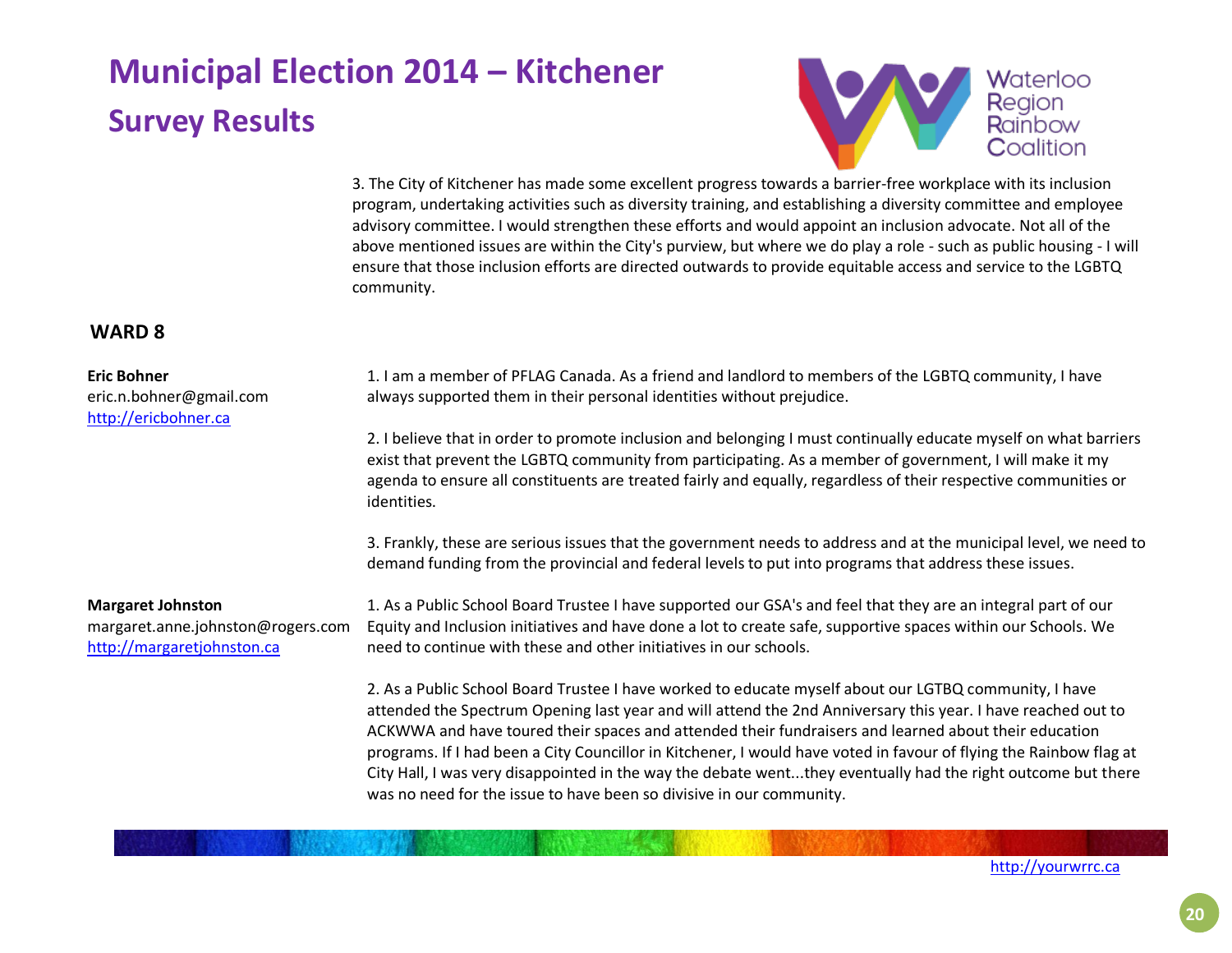

3. The first thing we can do to address all of the above concerns is through education and community support. I believe we missed an opportunity to reach out to the Rainbow community over the controversy about flying the Rainbow Flag at Kitchener City Hall...this was a teachable moment for our city councillors and our entire community and would have done much to send a positive message to our LGTBQ community. By speaking up as an elected representative whenever I can regarding equity, acceptance and inclusion I will do my part to change viewpoints and attitudes...many issues outlined above are not part of the purview of a councillor, but I can help by speaking out about what is right.

### **WARD 9**

### **Tessa Jennison**

tessa.jennison@gmail.com [www.tessajennison.com](http://www.tessajennison.com/)

1. Yes, I do have first-hand experience with the LGBTQ community in several facets of my life. In addition to having several friends and past co-workers who are LGBTQ, the most prominent of my personal experiences is the fact that my husband's little brother is gay. I have seen first-hand how stifling it is for youth to hide their sexual orientation for years. Since coming out in his 20's, my brother-in-law has become the most amazing involved person. It is integral that youth feel supported by their families and their community to be true to themselves and are able to grow and thrive and achieve their full potential.

2. In order to fully understand any aspect of our community, it is integral to encourage an open dialogue between the members of the community and the elected representatives. I always seek to fully understand any community issues by opening a dialogue with all parties involved and encouraging communication. It is in my nature to be accessible and approachable, which are essential qualities needed when potentially sensitive issues are being discussed.

Education is the best way to promote inclusion and belonging for the LGBTQ community. Forming community partnerships to collaborate on LGBTQ events further promotes the community engagement and inclusion of all groups within our city. It is also important to raise public awareness of ways that the LGBTQ community contributes to our city as a whole, and what kinds of resources they have to offer, to promote collaborative partnerships and further integrate the LGBTQ community into other facets of our urban lives.

3. Once again, I believe that education and the sharing of information is essential to breaking down barriers in various facets of our community, ranging from schools to work-places, social services, housing, etc. I'm not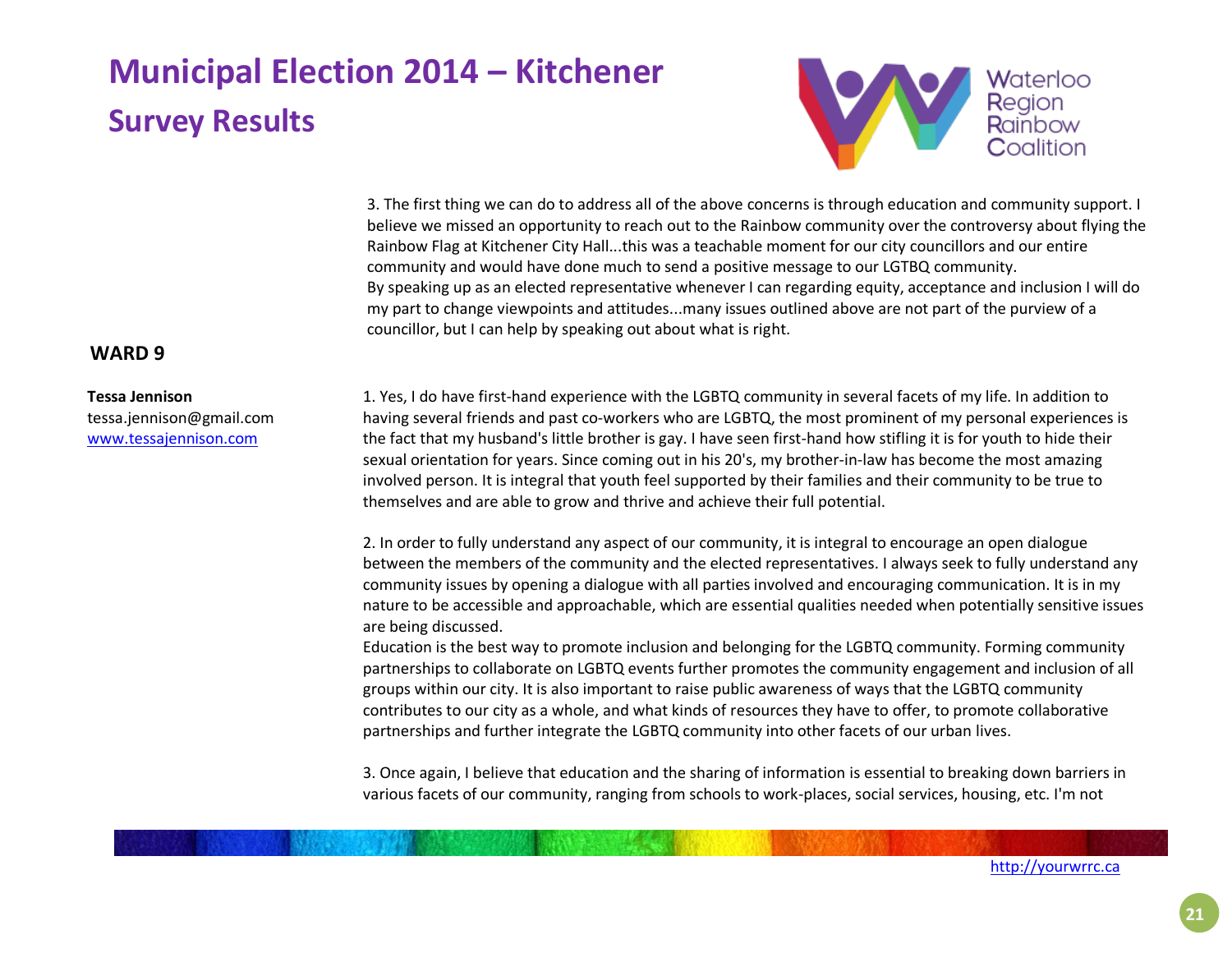

simply referring to school programs for children (although educating children on these issues is the best way to omit future stigmas and to develop a more empathetic and caring community). It is also essential that staff working at these various facilities are properly trained not only to provide their services, but also receive sensitivity training in order to provide an empathetic personal experience and to create an environment where citizens do not feel marginalized. It is essential that we offer services where citizens are welcomed and accommodated without judgement.

It is also beneficial when staff working at these sorts of facilities are able to gain a first-hand understanding of the LGBTQ community. For example, it would benefit our community greatly if the LGBTQ community were to partner with various community resources and services to develop collaborative community education and training programs. For example, forming partnerships where LGBTQ young adults speak in schools to motivate and empower LGBTQ youth in those schools, will also educate their non-LGBTQ peers and friends. These kinds of initiatives build support networks through empowerment and education. The same kinds of empathy-building and motivational public-speaking initiatives could easily be provided at youth homeless shelters, and members of the LGBTQ community could develop their own customized sensitivity training programs in partnership with other community programs, facilities, and groups, to train staff at various facilities in the city.

#### **Steve Strohack**

ward9strohack@gmail.com [http://believeinsteve.ca](http://believeinsteve.ca/)

1. This brings to mind a very personal story. In my younger days while living in Brampton, Ontario, I had a local pub where I would gather with friends to have a few drinks, chat and enjoy one another's company. Among this group was a man named Hank. Over the years Hank and I became quite close and to this day, some of my favourite memories are of discussions and revelry with my good friend. Hank was a gay man who had been disowned by his family and was no longer acknowledged by his own parents. To Hank, the group of us at the pub became his family. We talked together, laughed together, and commiserated on just about any topic that you can imagine. A number of years ago Hank passed away as a result of AIDS. With his family situation being what it was, there was no funeral. The group of us at the pub got together and had a 'wake' in Hank's honour. To this day, I feel uplifted to know that despite the misguided approach of his biological relatives, Hank did in fact have a family that loved and accepted him for who he was. Hank was just like me. We both desired to love and be loved in return, just as any human being does. I truly believe that if everyone had a "Hank" in their life, the barriers of ignorance would fall and understanding and a true community of the human race would rise in its place.

2. First and foremost is the importance of education. Hate comes from fear and fear comes from the unknown. If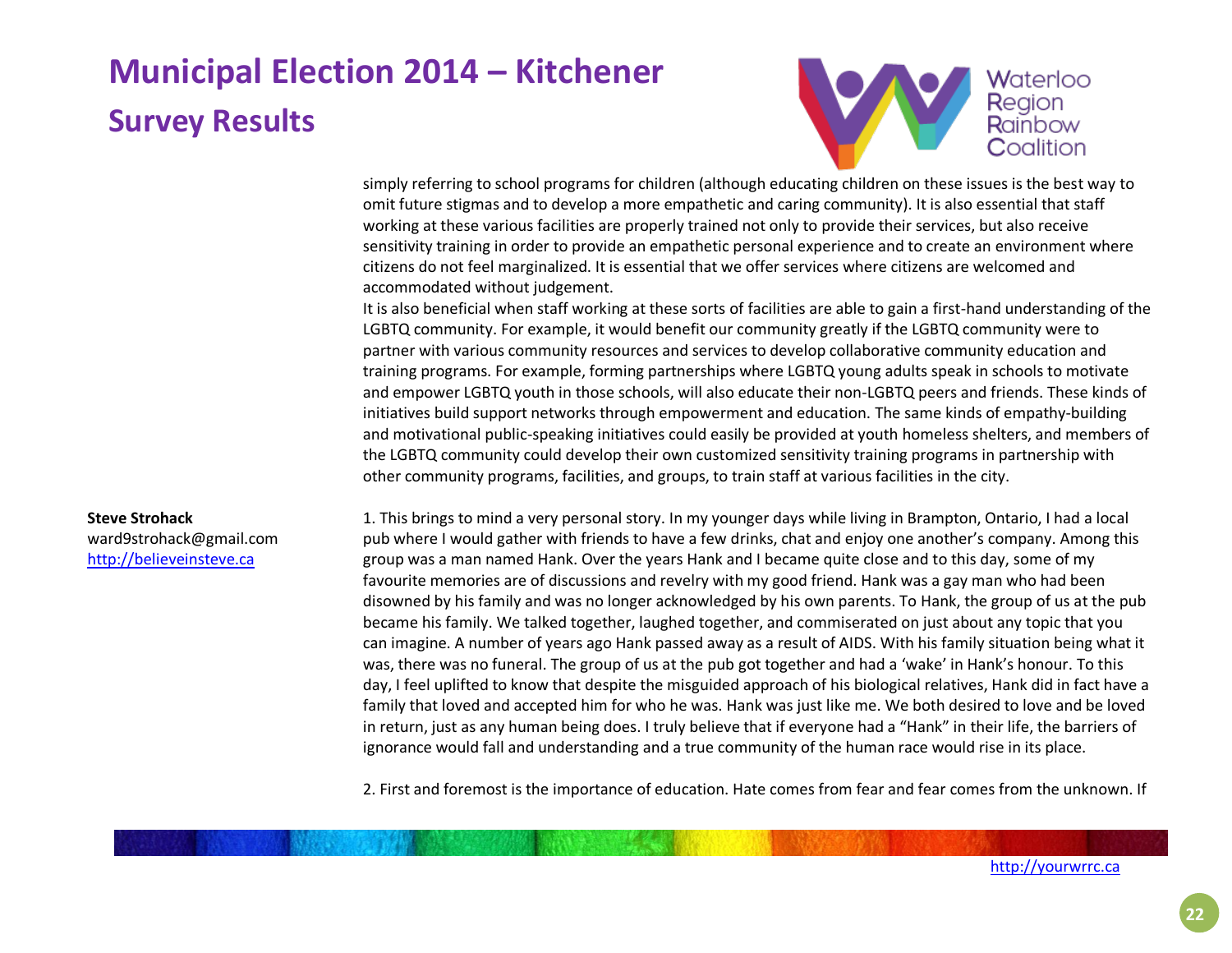

we strive to educate the public at large in regards to these issues, we can begin to eliminate the root causes of hate and ignorance. While there are some legislative steps that can be taken (see next answer), the true battle comes with the hearts and minds of the citizenry at large. While you may not be able to change the minds of all people, through time, evolution, awareness and education, you can show the vast majority of people that we are all just that - people.

3. In regards to hate crimes and bullying, I believe that the long term solution again lies with education. In attacking the root causes of the hate, we can aim to minimize these terrible incidents. In regards to the barriers mentioned, it is as simple as acknowledging that LGBTQ rights are human rights. As for this specific election, many of these issues need to be addressed at provincial and federal levels as opposed to municipal. Having said that, I would support any and all legislation that supports finding jobs, housing, family needs, health care and social services to all people regardless of race, creed or sexual orientation.

**Frank Etherington** franketherington.ward9@gmail.com [http://franketherington.ca](http://franketherington.ca/)

1. As a journalist, I frequently wrote opinion pieces about social issues including gay rights, poverty and mental health subjects. I recently raised the issue and pushed Kitchener councillors to be more inclusive and support the issue of the rainbow flag flying outside city hall in support of our gay athletes in Russian Olympic games. When councillors refused to fly the flag in front of city hall, I worked with Coun Berry Vrbanovic to totally rework our flag policy and have councillors agree to have rainbow and other community flags flown outside city hall and at the downtown Speakers Corner. A majority of councillors eventually voted to change our policy and, in my opinion, helped in a small way to create a more inclusive community.

2. If re-elected, I would do everything possible to continue efforts to make Kitchener a more understanding and accepting city. I would lobby and push to expand the annual Gay Pride celebrations at city hall and throughout the downtown. I would also encourage the city to become involved in organizing wider educational programs and activities to increase inclusiveness and create an improved sense of belonging in our community for LGBTQ community members.

3. This question relates more to the school board trustees, regional council and to higher levels of government, particularly the federal government. However, as a councillor in a downtown ward, I would pledge to work with police and regional councillors to further discourage any form of hate crimes. I would also reach out to school trustees and educators to continue the ongoing struggle against bullying. As councillor, I would support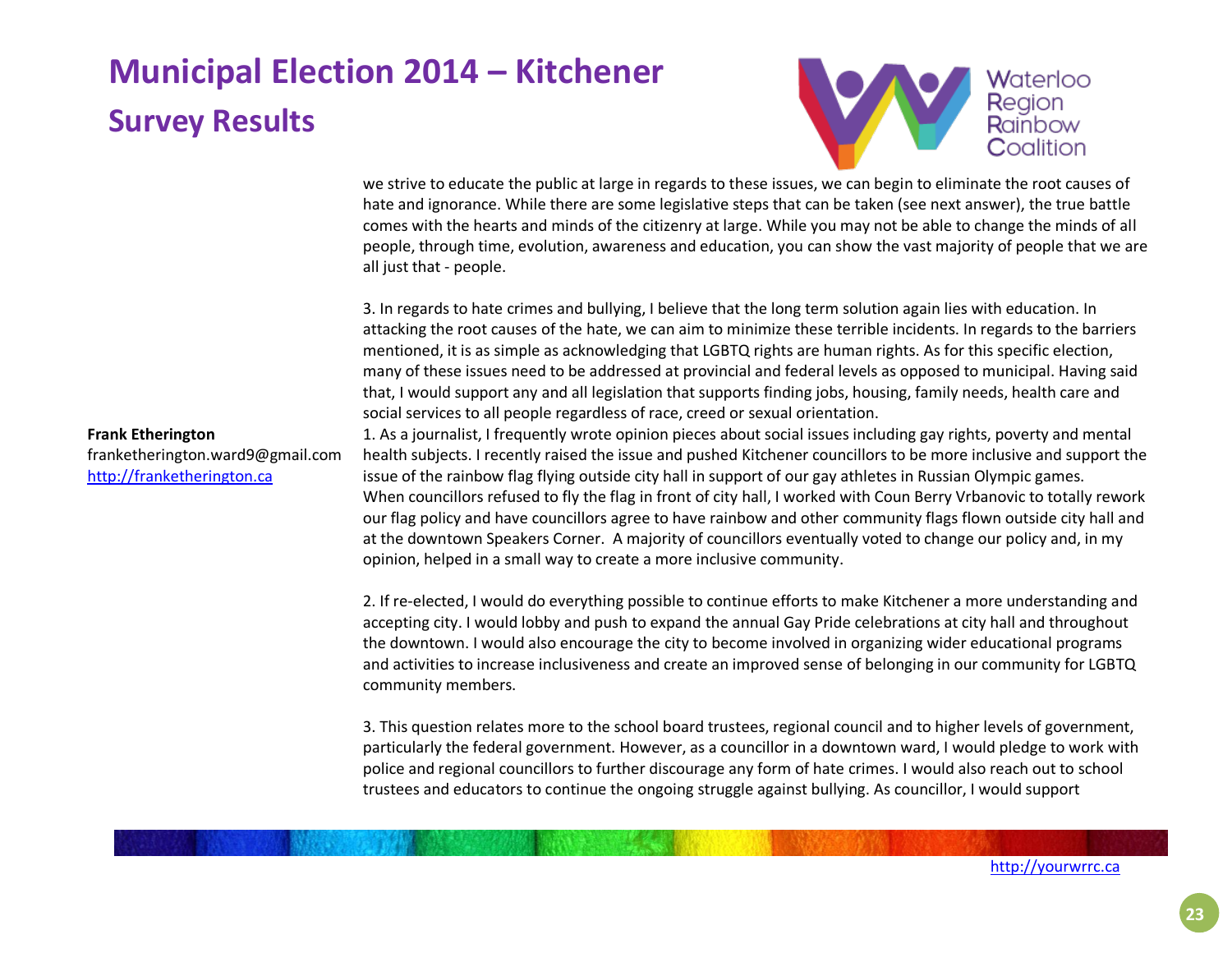

municipal council resolutions to lobby higher levels of government to eliminate barriers against adoption and assisted reproduction. I would work to ensure that employment barriers were removed and human rights legislation was enforced.

1. I have no experience or involvement with LGBTQ community. But I do have friends who match the community. My other involvement would be with people with addictive personalities for the last 7 years.

2. The LGBTQ community would be treated like other associations. I. E. the neighbourhood associations. These groups have a voice in the community as to what happens in their area and LGBTQ are worthy of the same consideration. When I am elected I would like to be able to attend the business meetings so that I can be more informed so that I can support the community members at council when needs arise.

3. The LGBTQ community is entitled to receive the same considerations as other people. No one should be denied due to race, religion or sex. It is wrong and I will listen to the person and act accordingly based on my beliefs that everyone is equal.

### **WARD 10**

**Terry Ross**

[ssforWard9](https://www.facebook.com/TerryRossforWard9)

TerryWard9@mail.com

[https://www.facebook.com/TerryRo](https://www.facebook.com/TerryRossforWard9)

#### **Adam Kochanski** adamk1985@hotmail.com

1. I have past experience and involvement with members of the LGBTQ community, sex workers, the impoverished, the homeless, newly landed immigrants, political activists, people with "criminal records" and people that self medicate without a doctor's prescription.

2. If elected I will promote awareness around the issues and struggles that exist when one is a member of the LGBTQ community and use my voice at City Hall and to the media to advocate for anything that means more rights, freedoms and promote enlightenment to the general public on behalf of the LGBTQ community. I will push for non-discrimination policies and initiatives throughout the City of Kitchener community and provide a positive support base and listening ear to deal with any hardships or issues that may arise.

3. If elected I will advocate and support anti hate crime, anti bullying campaigns and ask media to broadcast educational pieces about life as a LGBTQ member and all of the pertaining issues. I will also spread awareness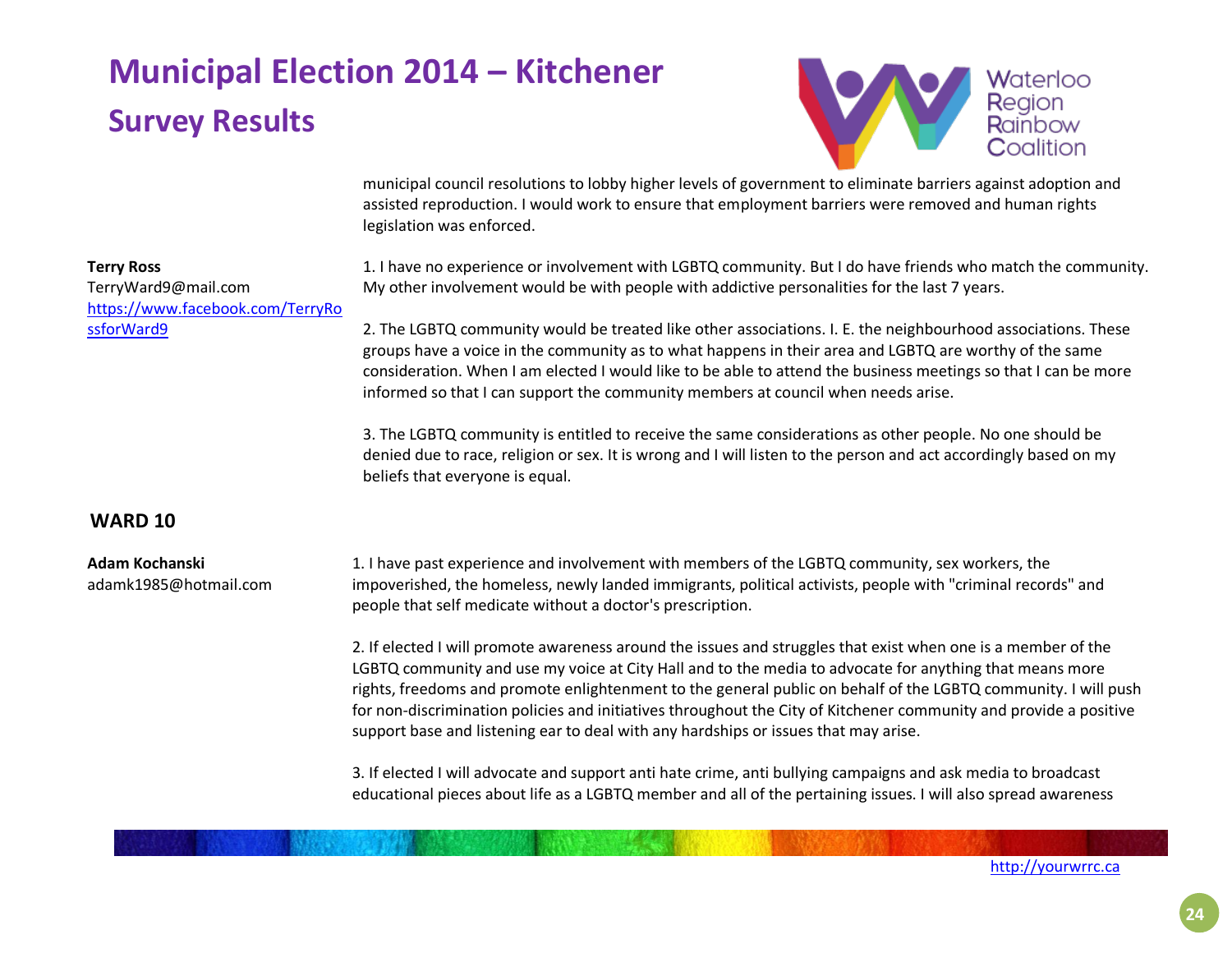

about the workplace / employment barriers, barriers to adoption / assisted reproduction, access to long-term care, retirement housing and access to overall healthcare and social services access by fighting to have equal rights for everyone in the City of Kitchener community regardless of their age, race, creed, color, sex, national origin, religion, sexual orientation, gender identity, disability, marital status, and socioeconomic status.

1. No, I do not have experience nor involvement with LGBTQ community. I did volunteer at the Sunbeam Residential Development Centre.

**Gabriele Korschewitz** support@gabrielekorschewitz.com [http://gabrielekorschewitz.com](http://gabrielekorschewitz.com/)

> 3. The issue you indicate are at the Provincial and Federal level. ie Employment Standards Act addresses that all persons have the right to be free from harassment.

2. My platform is Trust, Respect and Collaboration. I respect all people.

**James Howe** vote@jameshowe.ca [http://jameshowe.ca](http://jameshowe.ca/)

1. My experience with the LGBTQ community has primarily been through living my daily life. I have been involved with other marginalized communities such as people living in poverty. I advised ALIV(e) on setting up its blog. I invited 4 of its members to attend a free a full day social media conference I organized and gave Opportunities Waterloo Region \$400 of the proceeds. My desire to help improves the lives of people in poverty comes from a variety of experiences over my life. Most recently from when I was communications director of the local YMCAs and previously working at Toronto's Daily Bread Food Bank. In both cases, this included supporting these organizations work with immigrants or advocacy for them.

2. I believe I have a record of being inclusive. I have been engaging people in discussions about making Kitchener the best place possible for 5 1/2 years on Twitter and 4 1/2 years through my blog. There was also a place for everyone when I ran Social Media Breakfast: Waterloo Region. Living and modeling inclusion is my preferred tactic. If work needs to be done to make the City of Kitchener as an organization more inclusive with a greater sense of belonging, I'd like to learn more about that need. I expect I'd be supportive of efforts to make any needed improvements. I think the city should be open to working with groups such as WRRC to ensure that a diverse range of voices are heard as part of city decision-making.

3. I have been a member of the Waterloo Region Crime Prevention Council and for several years been on its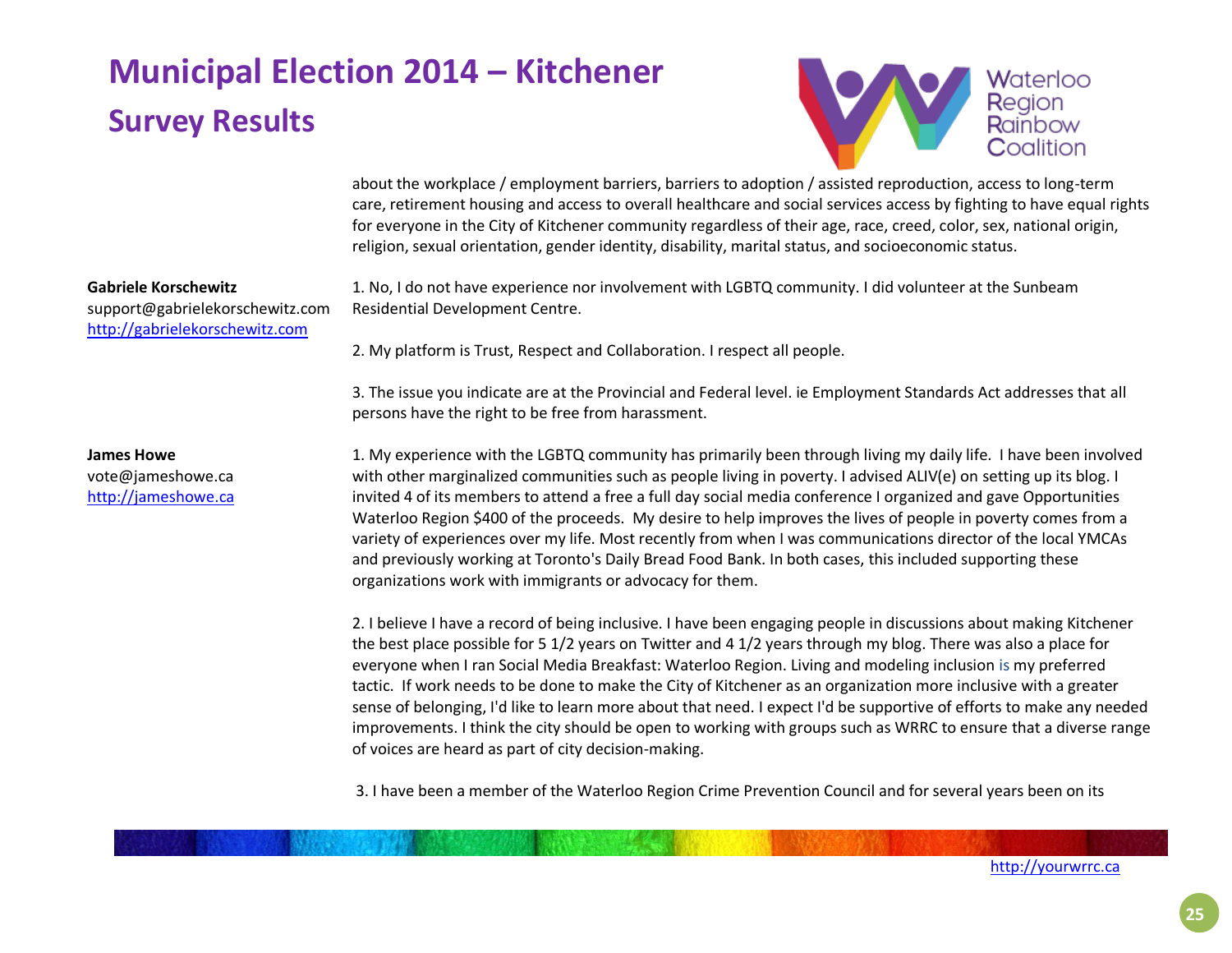

Community Relations subcommittee. I advocate for its smart on crime approach that emphasizes addressing the root causes of crime. I see that approach as being the most appropriate way to deal with hate crimes and bullying. Programs that work with youth such as Say Hi (in the schools) and THINK (before using social media) are excellent initiatives. If these types of local initiatives are not yet a part of city programming for youth, I'd like to see how they could be. Similarly, I propose starting youth advisory councils (similar to KYAC) at Ward 10 community centres. I'd hope that these groups could assist in breaking down stereotypes and misconceptions that play such a big role in fostering hate crimes and bullying.

#### **Sarah Marsh**

sarah@sarahmarsh.ca [www.sarahmarsh.ca](http://www.sarahmarsh.ca/)

1. When the City of Kitchener was discussing whether or not to update the flag policy, I spoke at council to encourage them to update the policy and wave the Rainbow Flag in time for the Tri-Pride Festival 2014. In the end, the policy was amended and the Rainbow Flag was raised for the first time last spring. I was pleased to be one of many voices that made it a reality.

2. Our city needs to be a place where members of the LBGTQ community feel a sense of belonging and inclusion. It is part of the city's commitment to diversity. I would promote that through inviting participation from LBGTQ groups whenever we hold community-wide events or consultations. I would also invite input from members of the community on ways the city could do better at promoting inclusion and belonging.

3. As Ward 10 Kitchener City Councillor, I will advocate for addressing these serious, concerning issues. Within the scope of the City's role, we can work with individuals and organizations to raise awareness about the issues faced by the LBGTQ community. We need to put an end to discrimination of all forms, including hate crimes, bullying, and systemic barriers. Youth-focused work is vital to shifting attitudes and norms toward being able to embrace diversity. I would continue to support the Kitchener Youth Action Committee's work on organizing the Pride Prom, and I would support other initiatives that seek to make a positive impact on the level of inclusion in our community.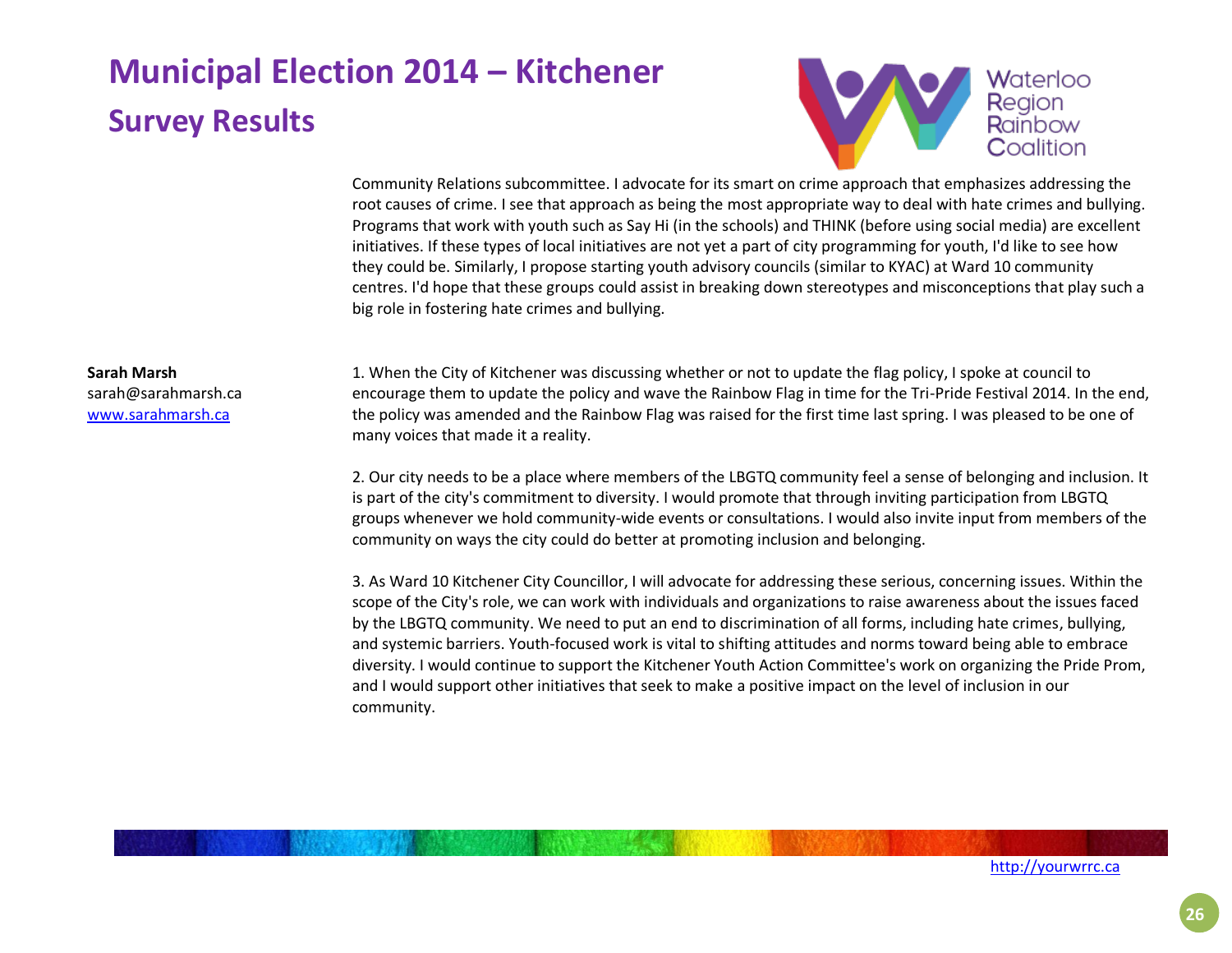

### **WATERLOO REGION DISTRICT SCHOOL BOARD - KITCHENER**

#### **Kathi Smith** smithkathi@sympatico.ca [www.kathismith.ca](http://www.kathismith.ca/)

1. I have had involvement and experience with many marginalized communities over my lifetime. As someone who has a high level of empathy, I have always gone out of my way to learn about the challenges of others. When I attended University, I was the person who provided notes to international students who had a hard time keeping up with all English lectures. I have worked with young people for most of my career and have frequently been the adult to whom they have come to talk to about a variety of issues. I was often the first straight adult that glbtq youth came out to - sometimes testing for reactions. Some of those youth would come to me for advise and support as they grappled with whether or not to tell their family or to deal with the aftermath of telling their family. I have been invited to work with a variety of multicultural communities, especially to help bridge the communication gap between parents and their children. I have served on the equity and inclusion advisory committee for the Waterloo Region District school board. As the first woman to Chair the Chamber of Commerce and one of two women who became the first to join Rotary, I have been welcomed by many marginalized groups as someone who may have better understanding of their challenges. I have attended training through the Simon Wiesenthal foundation in the area of equity and inclusion.

2. I will continue to support and work with our Equity & Inclusion Advisory Committee, our equity officers and our staff who work within the schools daily to support our LGBTQ community and who work to educate those within the schools and those who have children in the schools. Through my committee work, I have been continually reminding our staff that we must have gender/barrier free washrooms in all of our schools for students and their families. I will continue to attend all of our GSA (Rainbow) semi-formals to let both staff and students that I am there to be supportive - that there is a trustee who believes in equity and inclusion for all. Above all, I am there to listen and to problem solve.

3. I will do whatever I can to promote supports, education, acceptance and understanding of our LGBTQ Community. The more we understand one another as human beings and not labels, the more we step toward acceptance of one another. I will do what I can to provide our students with safe, caring and supportive environments. No one should be subjected to any kind of bullying or hateful behaviour.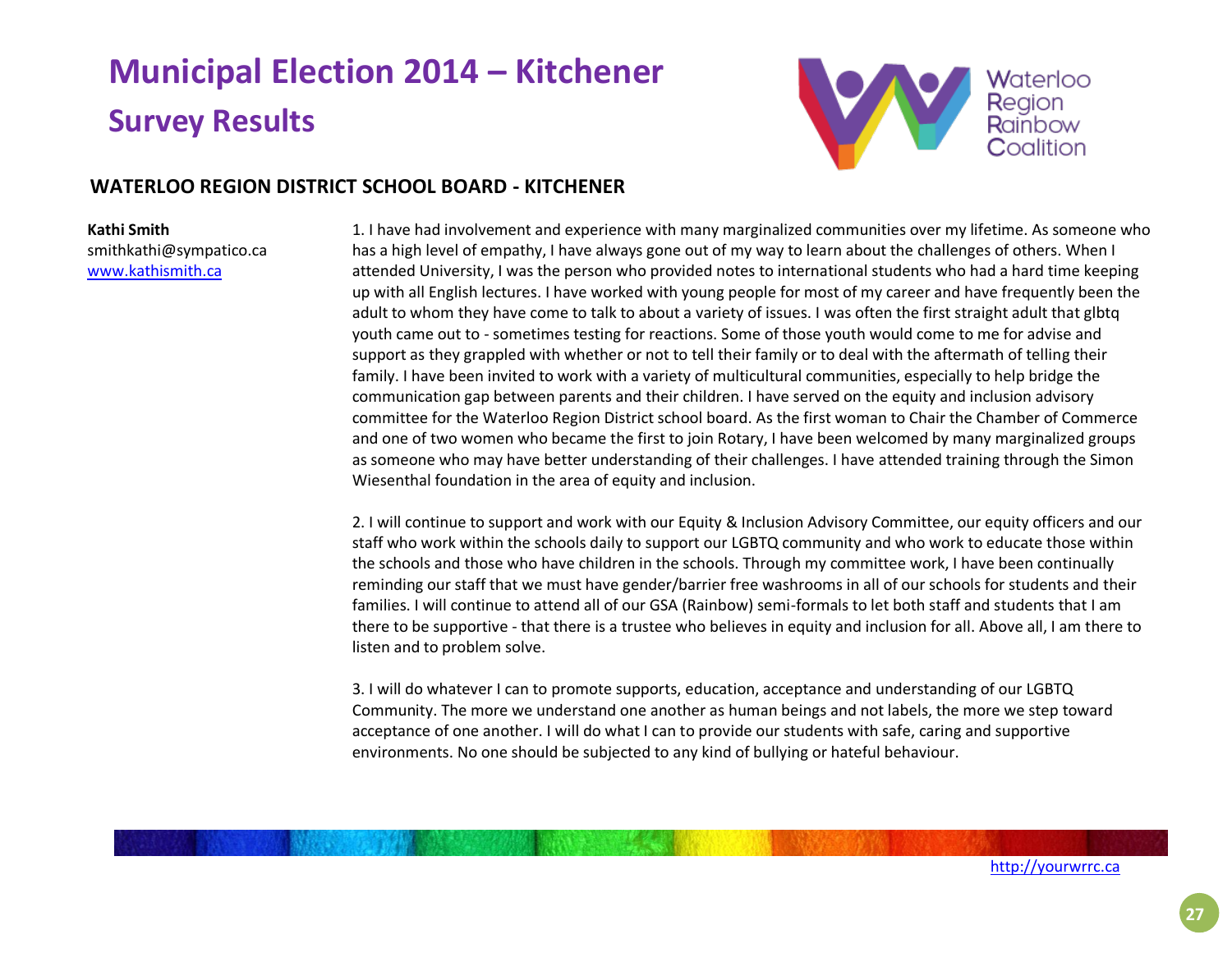

# **Mikael Beijbom**

mikaelbeijbom@gmail.com

1. Not the LGBTQ community directly. I am a case worker in Oxford County for Ontario Works and have contact with clients who are part of that community and in receipt of OW assistance. I deal daily with persons in poverty.

2. Support schools to establish LGBTQ clubs. Have the LGBTQ community sit in on committee meetings, where possible, to explain their issues.

3. The school board has an anti-bullying policy. It needs to be enforced when students, parents, staff and administrators bring up issues. Some of the other areas you are mentioning are not in the scope of the school board but local politicians.

#### **Fiona McAlister**

fmcalist@uwaterloo.ca [http://fionamcalister.weebly.com](http://fionamcalister.weebly.com/) 1. Not really no. I mean, like everyone else, I have friends and family in the community but no organized involvement.

2. I am running for school board trustee (public) and making schools respectful and caring places is one of the jobs of a the trustees so this will be my goal for everyone including LGBTQ community members. Specifically, how that will happen, I can't say with any degree of certainty since this is my first time running but I am open to ideas.

3. I think the most important thing to do is to listen to those who are affected. So, if any members of the LGBTQ community have issues within the school board I would be happy to hear them and work to make things better. I am also happy to hear ideas about how to be proactive about making things better rather than waiting for things to go wrong before they are addressed.

### **David Kuhn**

david@davidkuhn.ca [http://www.davidkuhn.ca](http://www.davidkuhn.ca/)

1. I was born with Cerebral Palsy (or CP) which is a physical disability. As a result, I have used a walker and wheelchair for my entire life. I have faced a number of barriers—both physical as well as social—because of my CP. It is because of my lived personal experiences that I am especially aware and sensitive to the need of having an inclusive community for all. I have served as a member of the Grand River Accessibility Advisory Committee (GRAAC) since 2011. GRAAC is a cross-disability municipal advisory committee, which provides advice to the Councils of the Cities of Kitchener and Waterloo, the Region of Waterloo and the Townships of Woolwich, Wellesley, and North Dumfries relating to accessibility as well as inclusion for persons with disabilities. In addition to my work with GRAAC, I also contributed to one of the Region of Waterloo's successful Dialogues on Diversity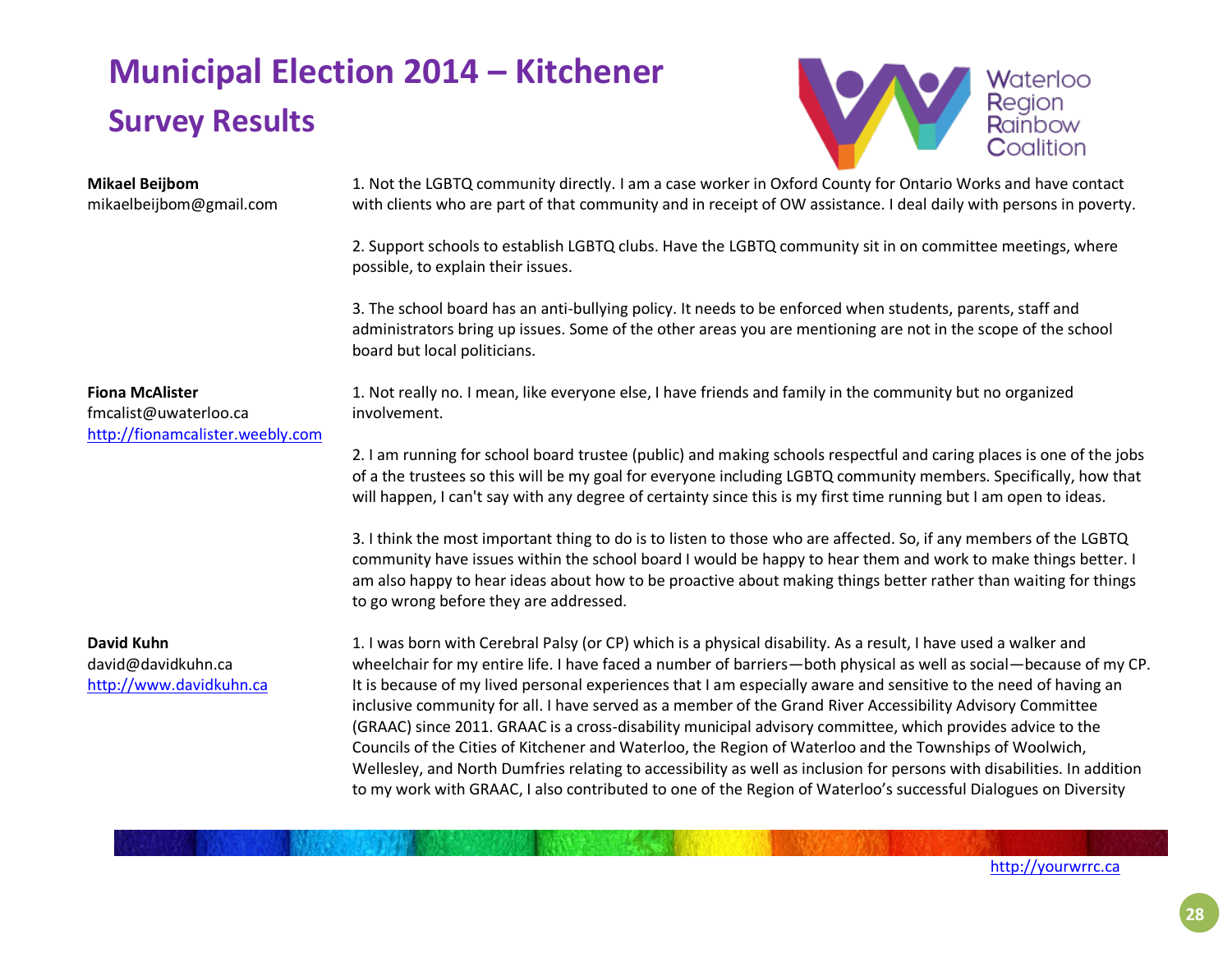

pertaining to disabilities. As a co-op student at Conestoga College I also did a placement with the Region in the Chief Administrator's Office, again dealing with inclusion. There, I began work to design a checklist that staff across the Regional Municipality of Waterloo could use in order to organize and host inclusive meetings for all (including members of the LGBTQ community).

2. If am I elected as a trustee on October 27th one of my goals will be to see that the Waterloo District School Board continues working to foster accessibility, diversity, and inclusion for all students and staff attending school and working within the WRDSB. As a trustee, I will advocate on behalf of students and their parents in areas like networking with teachers and support staff to offer more opportunities for learning so that all students have the support they need to succeed. Inclusion for everyone regardless of gender, race, or religion is something that needs to be supported at all levels so that nobody feels left behind or less than someone else. As someone who lives with a physical disability and has for their entire life, as I have stated already, making sure that we have an inclusive community is important to me. School Trustees do a lot more than attending board meetings and committees related to the WRDSB and public education in the general sense. They're links to other areas of the community; they should bring people together and create connections. Trustees must work together with the board and local governments as well as organizations and community groups for the well-being of their students and the community as a whole.

3. Bullying can impact anybody. In recent years we have seen that impact in the extreme for students here in Canada and North America. It is sad and totally unacceptable when any student is bullied because of who they are or where they come from or what they look like. It's even worse when that student feels like they can't do anything about it. I experienced bullying when I was growing up in school and it was hard to deal with at times. Looking back I wonder if teachers could have done anything differently, and yes, I think they could have. Talking to students about bullying is one thing, but actually teaching them why it's wrong and its impact on others is another. I think that there have been steps taken to do that in our schools, but the job isn't simple and it's not ever something that can stop. If I am elected as a trustee, I want to talk with students and their parents and teachers about bullying. I want to hear their stories and how they feel it should be handled. There are many different perspectives when it comes to bullying and there is no one size fits all approach to how it can be dealt with. Obviously there should be no tolerance for bullying. But how it is dealt with shouldn't just focus on punishment either. Prevention is an even bigger part of the equation and I think we need to look deeper at that. We need to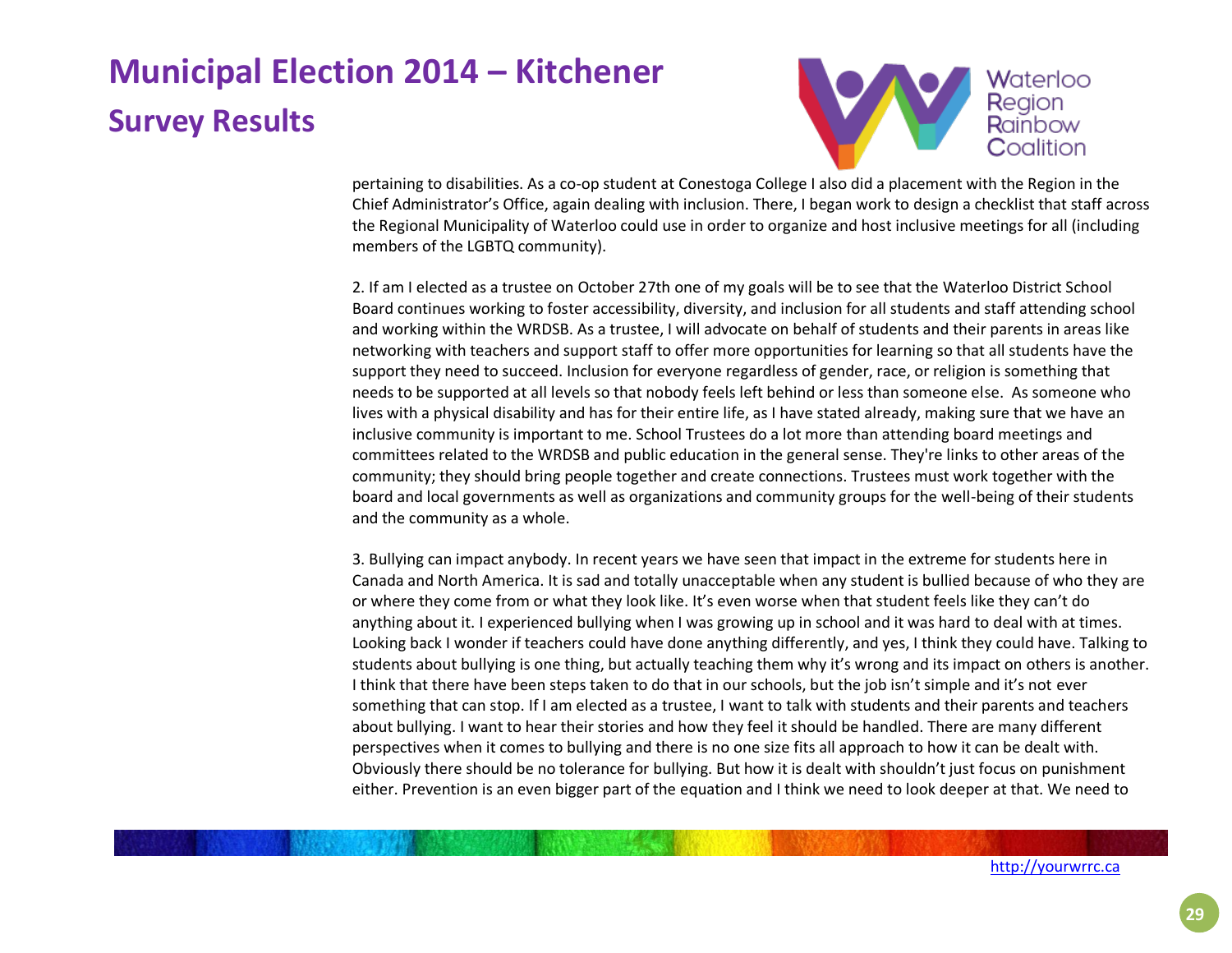

work harder to stop bullying before it starts, and to do that we need to have conversations. We need to talk with those who see it, experience it, and deal with it the most in order to prevent bullying before it happens.

1. I have not had much direct experience with LGBTQ however in terms of communities that have been marginalized, my parents were immigrants and we grew up in poverty. I personally witness much discrimination directed toward my parents because they were immigrants. As well growing up poor I felt marginalized as my family did not have money for new clothes and I wore hand me downs as a result I was discriminated my classmates because they had all of the expensive brands.

2. I would ensure that there are no barriers to prevent anyone for LGBTQ community to achieve their potential as students.

3. From the perspective of the school board I would ensure that workplace and school harassment policies are appropriately implemented. In terms of LGBTQ youth homelessness we need to ensure that there is appropriate counselling services available to students to ensure that the mental health aspect is appropriately taken care of.

#### **Brad Davidson**

**Matthew Ichim**

[okmarks](https://www.facebook.com/pages/Elect-Matthew-Ichim-for-Kitchener-Public-School-Trustee/267632386727445?ref=bookmarks)

mattichim@gmail.com

[Elect-Matthew-Ichim-for-](https://www.facebook.com/pages/Elect-Matthew-Ichim-for-Kitchener-Public-School-Trustee/267632386727445?ref=bookmarks)[Kitchener-Public-School-](https://www.facebook.com/pages/Elect-Matthew-Ichim-for-Kitchener-Public-School-Trustee/267632386727445?ref=bookmarks)

[https://www.facebook.com/pages/](https://www.facebook.com/pages/Elect-Matthew-Ichim-for-Kitchener-Public-School-Trustee/267632386727445?ref=bookmarks)

[Trustee/267632386727445?ref=bo](https://www.facebook.com/pages/Elect-Matthew-Ichim-for-Kitchener-Public-School-Trustee/267632386727445?ref=bookmarks)

bradrdavidson@hotmail.com

### **Doug McKlusky**

doug.mcklusky@sympatico.ca [www.mcklusky2014.ca](http://www.mcklusky2014.ca/)

1. I have family members and friends who are part of the LGBTQ community and are living openly and proud!

2. Since I am running for the WRDSB for the position of Trustee I would help promote gay-straight alliance groups to counter homophobia and bullying in school.

3. If elected I would promote a change in the curriculum to include LGBT topics. We need to adopt a broader, educative approach to deal with the difficult issues of harassment, homophobia and discrimination.

1. As a secondary school teacher and vice principal I worked with Gay Straight Alliance groups that were in my schools. As the vice chair of the Safe and Healthy Communities Advisory Committee of the City of Kitchener I work to promote inclusion of all marginalized groups within the city, and helped develop the terms of reference for the committee which has a focus building bridges to inclusion for all community members. I also volunteer with the St Matthews Out of the Cold Program during the winter and do outreach on Wednesday evenings in the downtown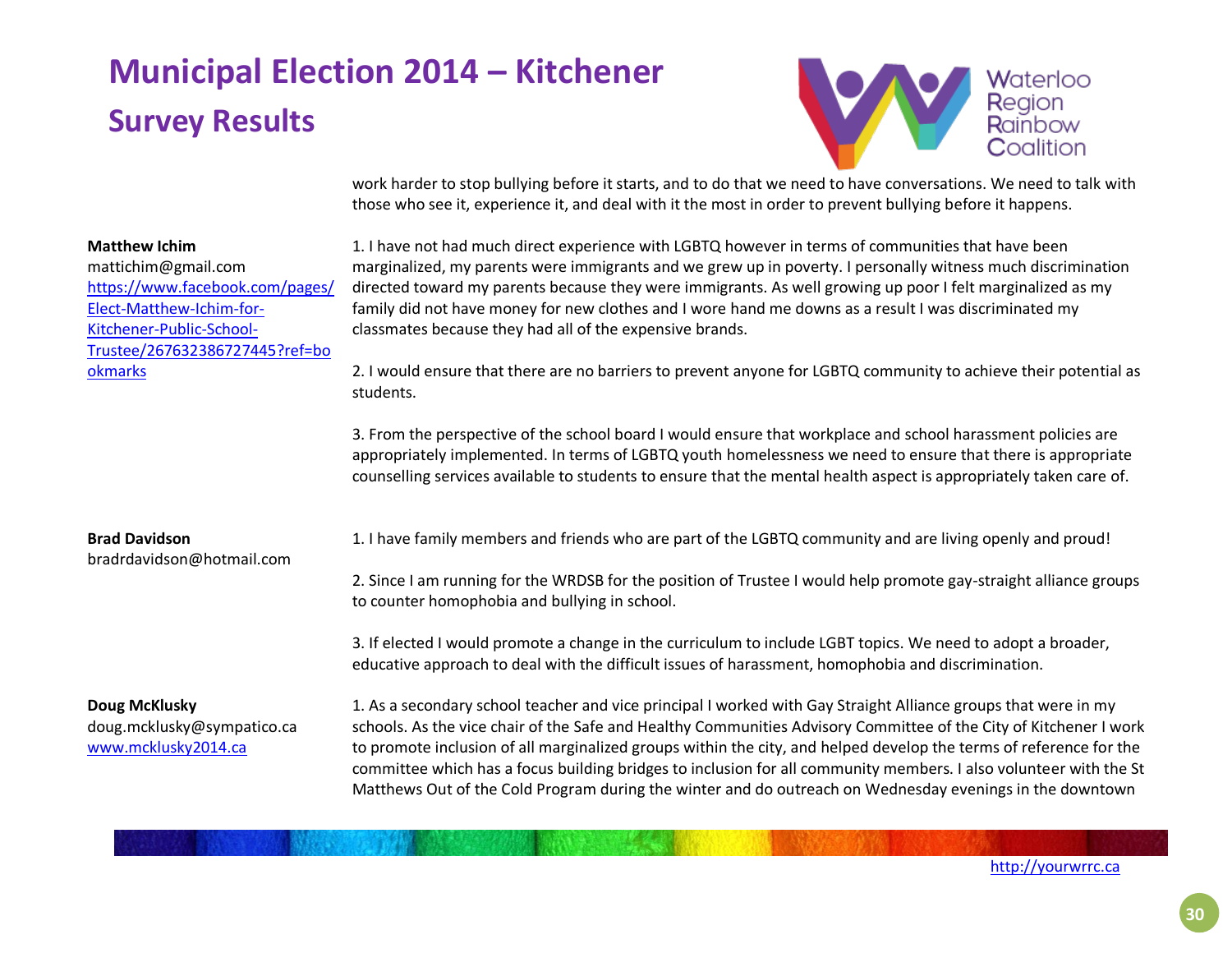

core over the summer months, providing food and fellowship to our downtown friends.

2. If elected a public school trustee for the City of Kitchener, I would continue to promote inclusion and belonging for the LGBTQ community by supporting the policies of inclusive and discrimination free schools that are in place in our schools and striving to support Gay Straight Alliances in our public schools.

3. Any barriers that prevent someone from feeling that they do not belong, or are excluded, need to be addressed. As a school board trustee I would be in the position to address through school board policies any inequities that exist and work to build bridges to inclusion for all members of the LGBTQ community, with a special emphasis on LGBTQ youth.

#### **Joyce Palubiski**

joycepalubiski@hotmail.com

1. I have not had any previous experience other than to make myself aware of some of the issues facing the community and especially interested in the high school age students who have requested community members to become aware as well as the recent interactions with Kitchener City Council on the request to fly a flag at city hall square.

2. Making myself aware of the issues to better understand and make meaningful decisions when asked to do so if elected.

3. The issues above are community issues not issues of one group as many of the residents of the City of Kitchener as well as the Municipality of Waterloo are dealing with these issues some are more prominent than others depending on the issue that affects them personally. Awareness of the concerns, addressing the issue, understanding diversity in thought as well as lifestyles will build knowledge to make informed decisions.

### **Ted Martin**

VoteDad@rogers.com [www.tedmartin.ca](http://www.tedmartin.ca/)

1. I have a strong track record for working with marginalized communities, including serving on a coalition to help refugees and new immigrants, promoting Wear Pink day at the Board table (circa 2007, after hearing about the high school students in Nova Scotia), encouraging Gay-Straight Alliances in our schools, etc.

2. If re-elected, I will continue to model accepting behaviour and promote policies and initiatives aimed at inclusion and belonging. I will continue working to revise our hiring policies to ensure that our staff better reflects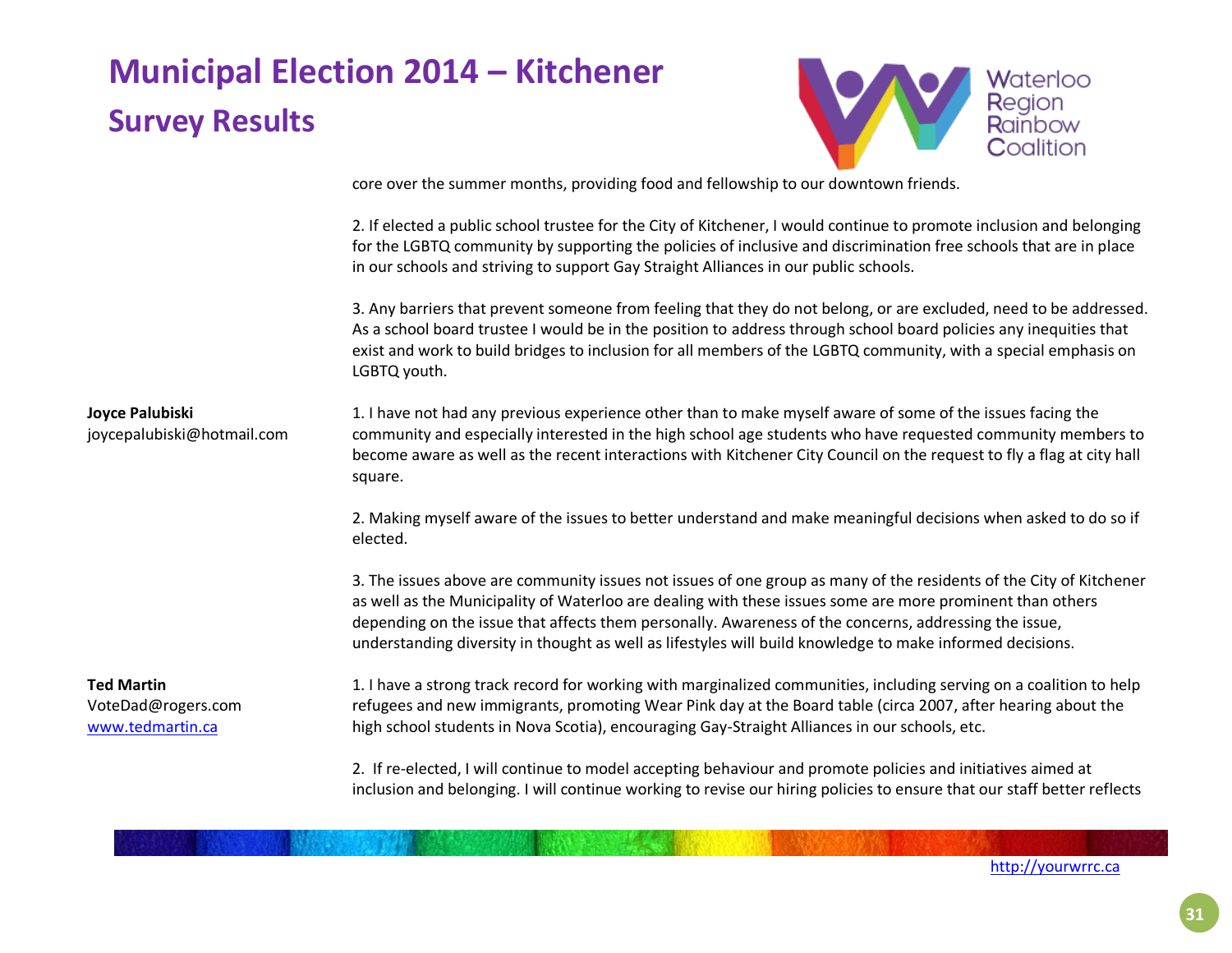

the diversity of our students.

3. If re-elected, I will continue to speak up for inclusion, acceptance and equity, and will continue to have an open dialog with the LGBTQ community to find ways in which I can assist because an equitable and inclusive society benefits not only those who are currently marginalized, but benefits all by creating a stronger, more vibrant, and more robust society.

### **WATERLOO REGION CATHOLIC DISTRICT SCHOOL BOARD - KITCHENER, WILMOT**

#### **Anthony Piscitelli**

anthony@anthonypiscitelli.ca [www.anthonypiscitelli.ca](http://www.anthonypiscitelli.ca/)

1. During my first term as a school Board Trustee I have primarily focused upon supporting LGBTQ youth in our system. I supported Gay Straight Alliances as a means to assist LGBTQ youth, I was also instrumental in passing a motion expressing support for our teachers and support staff members efforts to support LGBTQ youth. The motion read: "THAT the Waterloo Catholic District School Board as a demonstration of its commitment to inclusion of all its students and staff respects OECTA's right to make its own decision regarding its support for the LGBTQ community."

2. Trustees, by virtue of our position, are leaders in the Catholic community and our words and actions impact the understanding of inclusion by our fellow local Catholics. If elected to a second term I will continue to speak out in favour of a broad definition of inclusion and I will support efforts of the LGBTQ community to codify in school board policy supports and protections for LGBTQ staff and students.

3. I believe how LGBTQ teachers and support staff feel they are treated is an important indicator of the success of our school system. I therefore support a 'treatment of staff survey' created by the Board of Trustee. This survey will be used to follow up on previous surveys and to identify the issues within our system. Previous surveys have been led by senior administration; I believe it is essential that the Board of Trustees lead survey efforts to ensure the results are unbiased and to ensure problems are addressed. I also support involving our labour union partners in identifying the questions to ask in the survey, this will ensure the issues that are most important to our employees are addressed. I hope that this will be a safe and anonymous avenue for LGBTQ staff to share their concerns with the Board of Trustees which will allow us to address these issues.